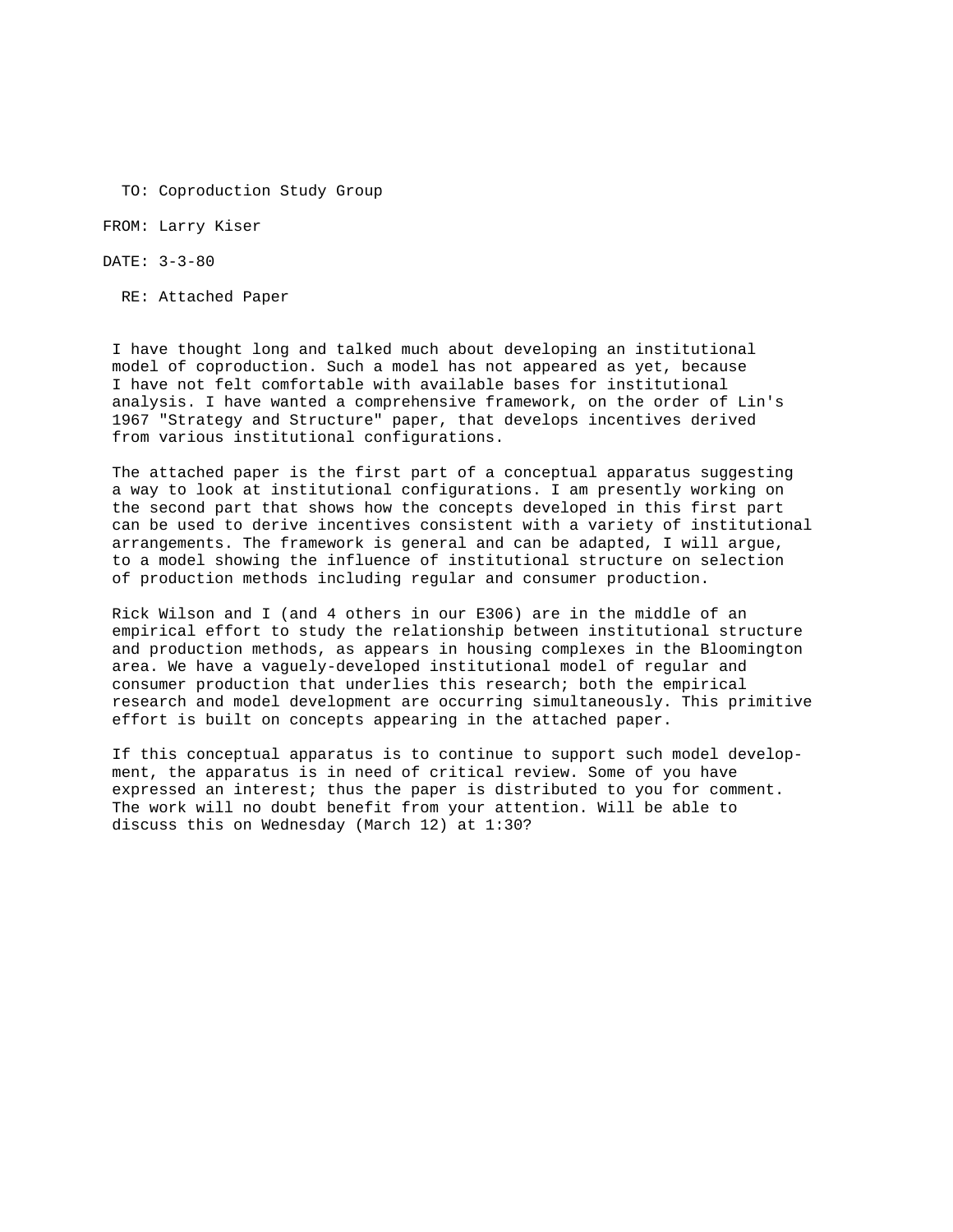A CONCEPTUAL APPARATUS FOR INSTITUTIONAL ANALYSIS

The relationship between social structure and individual decision making is attracting increasing attention among social scientists. Their work to date, however, has proceeded without the aid of a fully developed theoretical framework. Significant progress in constructing such a framework appears in Ostrom (1967) and Hurwicz (1973). This paper attempts to advance that work.

Hurwicz calls institutional arrangements governing interaction among individuals, decision mechanisms. His term is apt, because it conveys the image of a device constraining and guiding the choices that individuals make. The nexus of constraints shows participants in the mechanism the behavior with which others would like to deal and enable individuals to develop expectations regarding the behavior of others.

Thus, decision mechanisms simultaneously restrict and expand freedom in individual decision making. Freedom is restricted by the limitations on the behaviors from which individuals can select, and freedom is expanded by the increased predictability of responses by others. Unstructured interaction prohibits individuals from determining the probable consequences of alternative actions. Consequences become random providing, in effect, no real choices for the individuals to make.

Another view of the function of decision mechanisms is to focus on possibilities for mutual gains and for competing gains and losses among individuals. Formal game theory notes these possibilities in the payoffs to individuals engaged in joint decision situations. Some joint decisions produce constant-sum results with some individuals gaining and other individuals losing. Other joint decisions produce positive-sum results.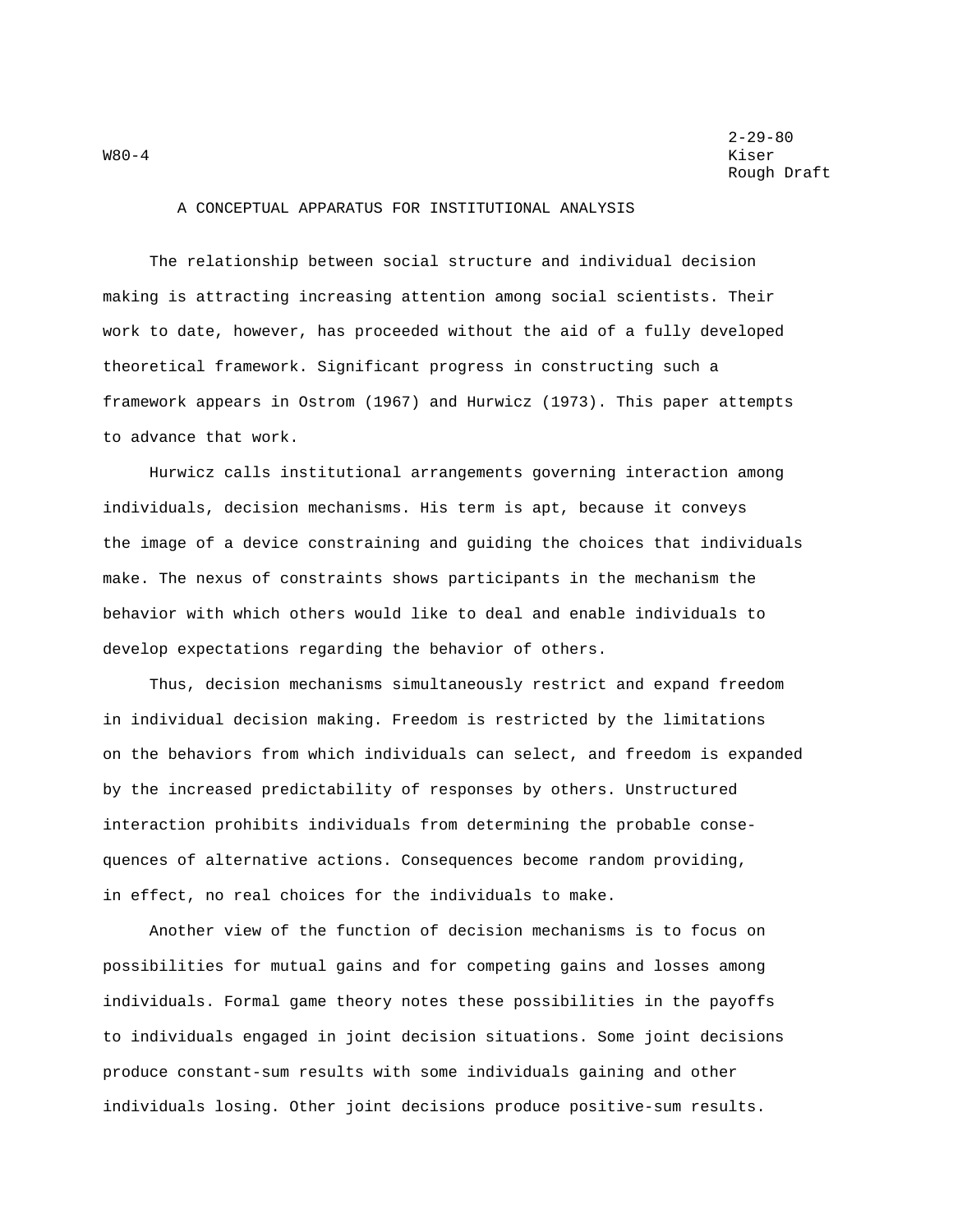Individuals, therefore, create decision mechanisms constraining choices to produce those results.

Development of a conceptual apparatus to aid theorizing about the effects that decision mechanisms have on decision making proceeds according to the following outline. Reasoning begins with an assumption of Buchanan and Tullock's (1962) conceptual unanimity, where a community of individuals unanimously agrees to a set of rules to guide decision making about various matters. Reasoning also assumes a prevailing state of knowledge (technology) in the exogenous environment. These two assumptions combined with the possibilities for mutual advantage among individuals in the community explain the configurations of rules describing various decision mechanisms. This step is represented in Segment A of Figure 1.

Discussion proceeds, as illustrated in Segment B, to identify the minimum set of rules essential to the description of a decision mechanism. The rules are also presented as constraints, the form in which individuals recognize the rules. Once the essential rules or constraints are determined, a matrix showing possible rule configurations is constructed to distinguish among the variety of decision mechanisms.

Referring to the three rules pictured in Figure 1, the rule matrix combines simultaneous variation in each of the hypothetical Rules 1, 2, and 3. The matrix is drawn in Figure 2. Rule 1 is described by constraints in either Condition A or Condition B, Rule 2 in Condition C or D, and Rule 3 in Condition E or F. The matrix rows indicate the configurations resulting when Rule 1 shifts from Condition A to B, with the other two rules unchanged. Configuration S shows Rule 1 in Condition A, Rule 2 in Condition C, and Rule 3 in Condition E. The shift to Configuration T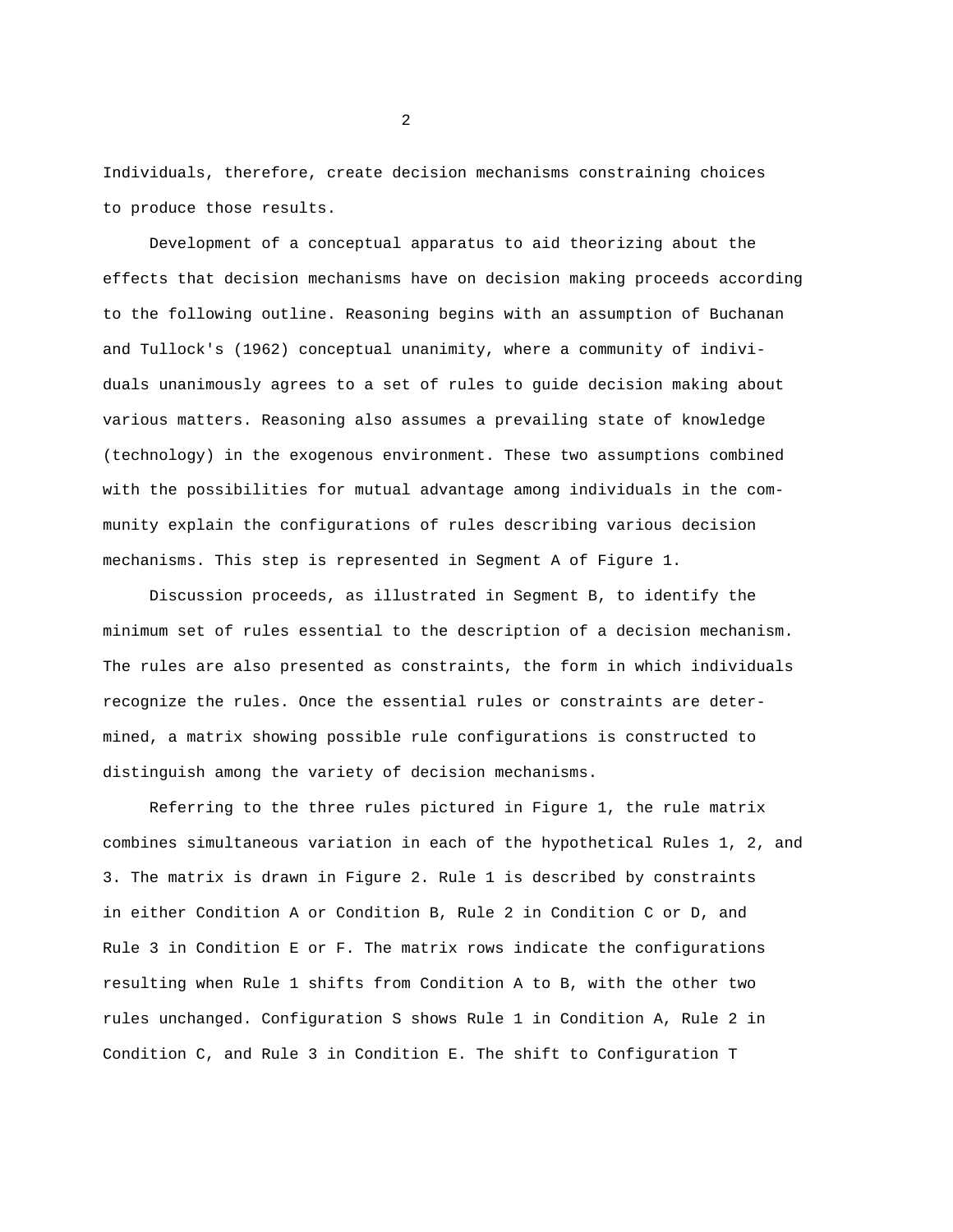

General Framework For Constructing Conceptual Apparatus

Figure 1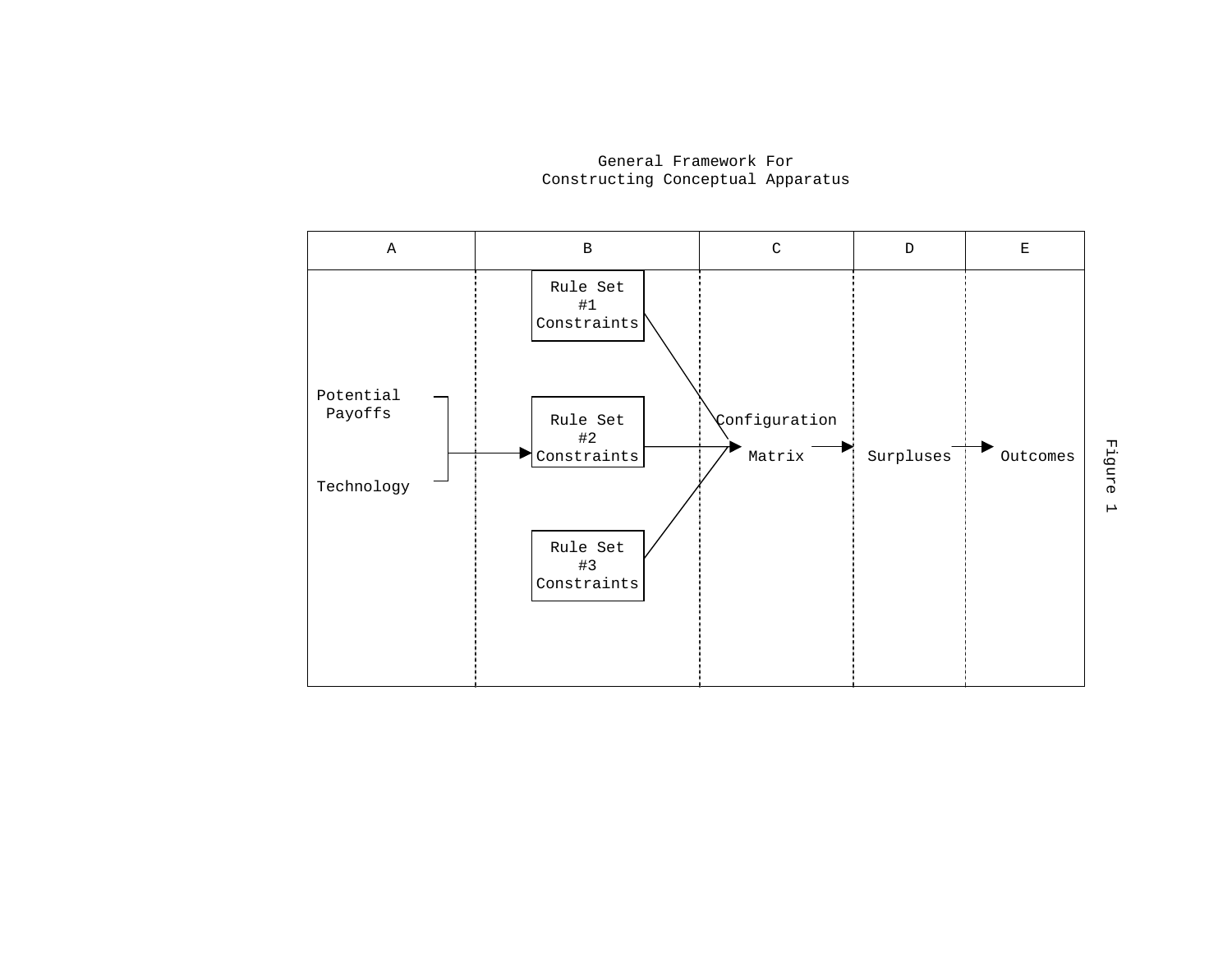| Condition D    |                | Condition C    |              |                     |
|----------------|----------------|----------------|--------------|---------------------|
| Rule # 3       |                | Rule # 3       |              |                     |
| Condition<br>F | Condition<br>Е | Condition<br>F | Condition E  |                     |
| ×              | ⊠              | $\Box$         | Ω            | Condition<br>A      |
| $\mathbf{N}$   | $\mathsf{K}$   | $\prec$        | $\mathbf{H}$ | Condition<br>B<br>D |

# Figure 2 Hypothetical Rule Configuration Hypothetical Rule Configuration<br>Matrix

# Rule #2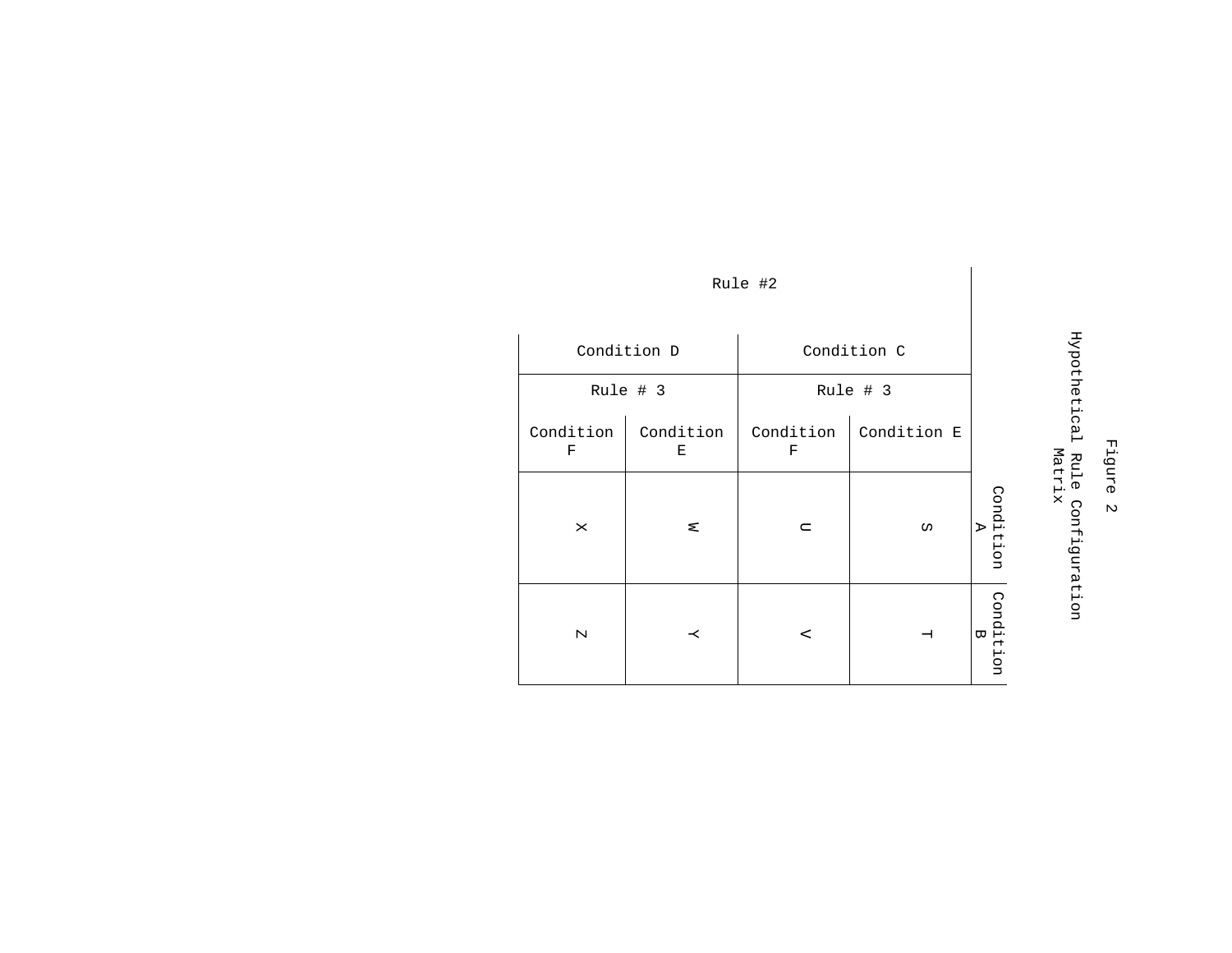results when Rule 1 changes to Condition B and the other rules remain in their original conditions. The matrix columns indicate the configurations when either Rule 2 or 3 change conditions, with Rule 1 remaining constant. The shift from S to U results when Rule 3 changes from Condition E to F, while Rule 1 remains in Condition A and Rule 2 in Condition C. The shift from S to W results when Rule 2 changes from Condition C to D, while Rule 1 remains in Condition A and Rule 3 in Condition E.

The next step in the discussion, as shown in Segment D of Figure 1, develops the payoffs to individuals operating within the various rule configurations. Payoffs, expressed as net benefits or surpluses when costs imposed by the constraints are balanced against the expected benefits, determine individuals' decisions with respect to alternatives permitted by each rule. Surpluses are argued to change in predictable ways with changes in rule configurations. Thus, individuals' decisions also change in predictable ways.

Segment E in Figure 1 shows that individuals' decisions in the arrangement lead to actions or outcomes. Sometimes the outcomes flow directly from an individual's decision; sometimes the outcome flows from the combination of decisions by individuals in the mechanism. This depends, as is noted later, on aggregation procedures.

An additional point concerning the consequences of decisions should be stressed before discussion turns to developing the components of the conceptual apparatus. The apparatus begins with an assumption that participants unanimously agree to a set of rules to facilitate cooperation with one another. But that does not imply that all existing arrangements achieve cooperation nor that all participants in existing arrangements have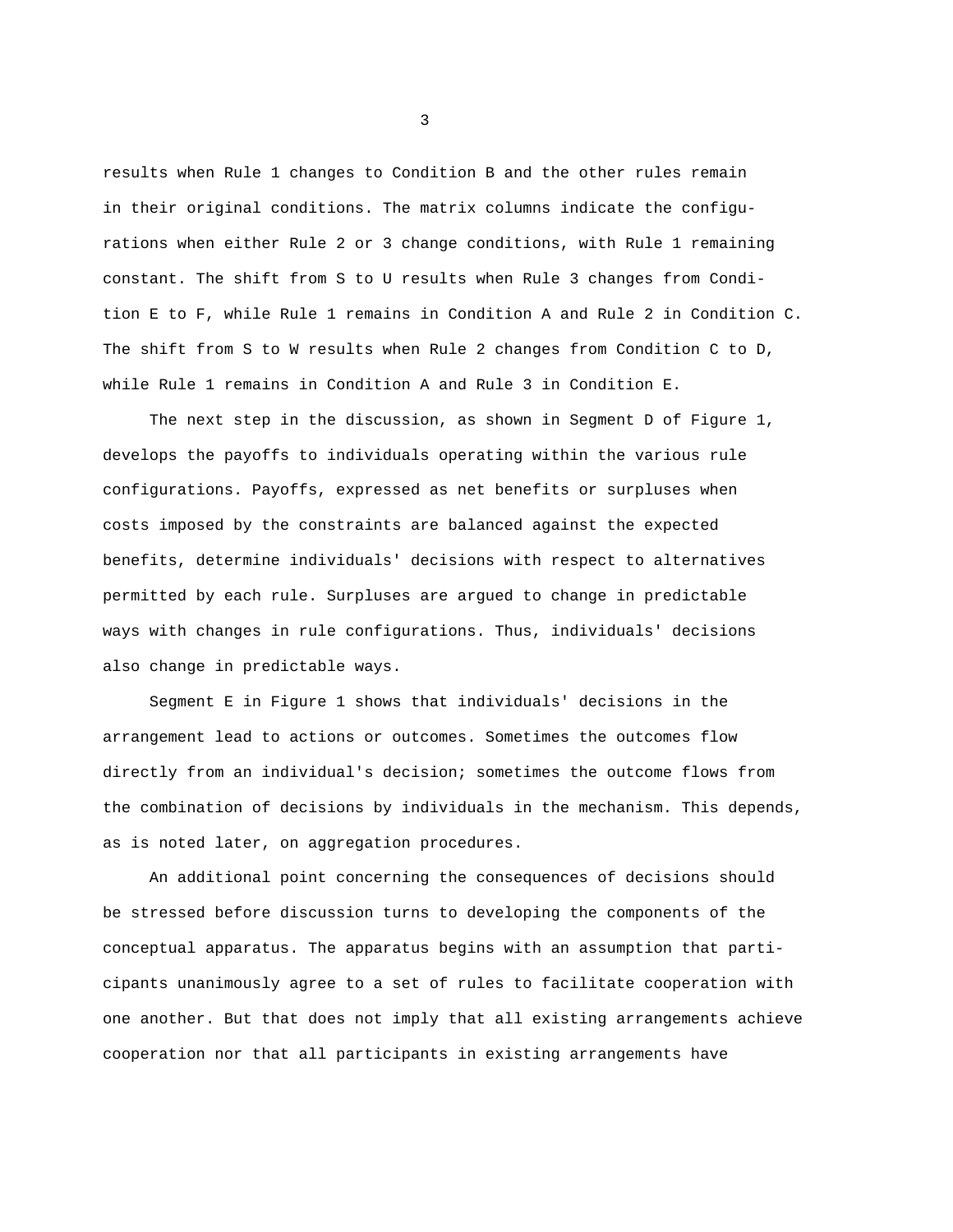agreed to those rule configurations. Arrangements change over time as an inevitable consequence of the human ability to learn and to adjust to the social environment. Individuals learn to bend arrangements to their own advantage rather than to the mutual advantage of all participants.

Many decisions that individuals make are simply operations, meaning that individuals abide by the rules and pursue the objectives for which the mechanism was designed. But other decisions are extra-operational resulting in the evolution of new rule configurations for the mechanism. Individuals may choose to disregard some of the rules, and when this occurs frequently and in consistent ways, such decisions create in effect new rules. The process, as far as the group is concerned, is probably unconscious, for individuals can regularly violate a certain rule with no intention of changing the rule for everyone else in the group, or they can violate a rule because others violate that rule with apparent impunity. But intentional or not, these decisions accumulate over time into new behavioral norms or rules for the group, and the rule configuration is changed.

Alternatively, individuals in positions of special influence within the mechanism can consciously seek to construct rules augmenting that influence. This might result in new rules to guide individuals' decisions in the mechanisms, or this can occur in the construction of additional mechanisms through which decisions in the original mechanism are effectuated. In the latter case, the decision mechanism is a superstructure to the original arrangement functioning within the larger mechanism. The superstructure handled only a portion of the matters that concern decision making in the larger mechanism.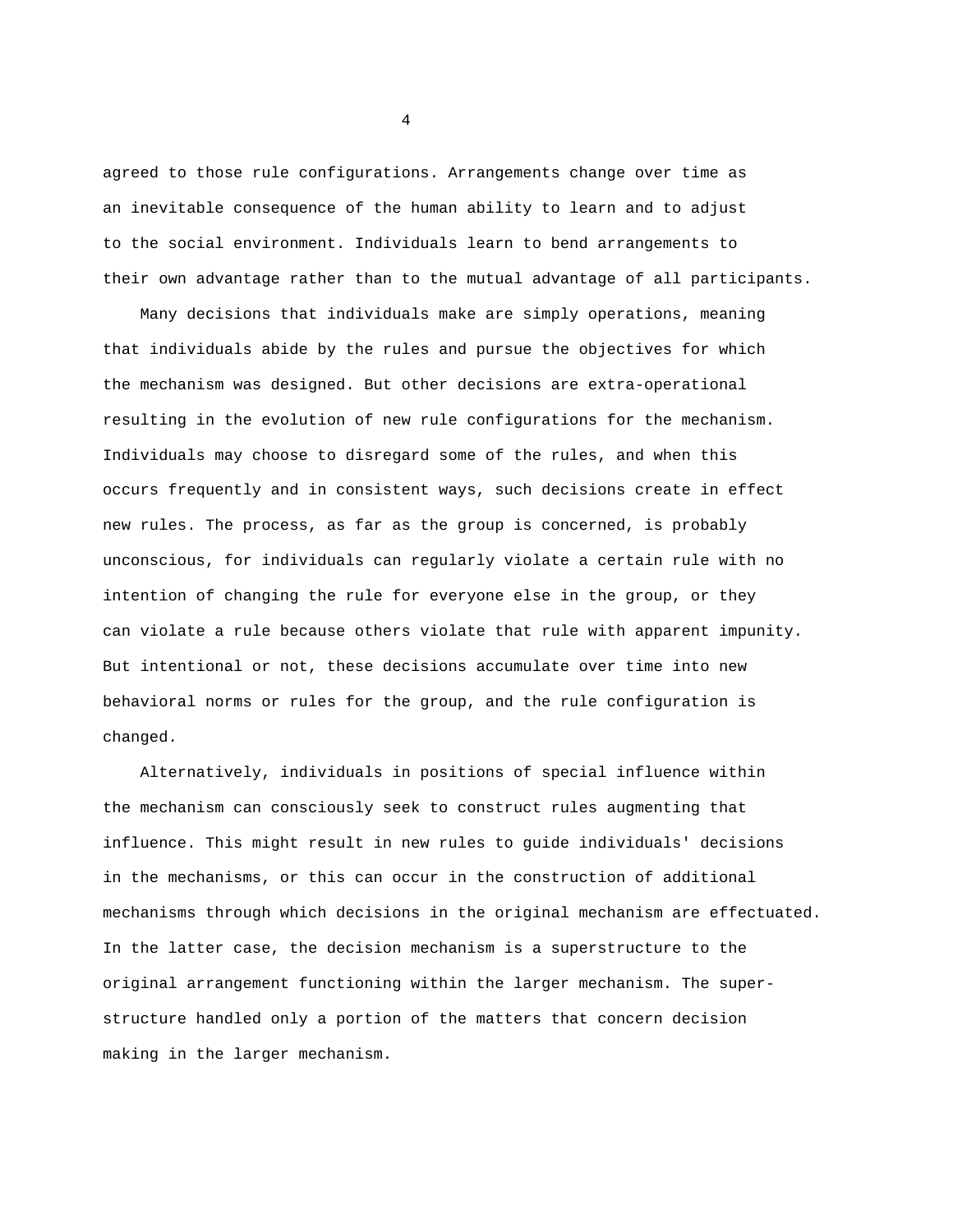Decisions, thus, fall basically into either of two classes: operational and constitutional decisions. Decisions that change the rules of the mechanism, regardless of intention, are classified as part of the constitutional process.

#### Essential Rules

The task in this section is to identify rules necessary to the functioning of a wide variety of decision mechanisms. Emphasis, therefore, is on general rule sets rather than on specific rules. The problem is to construct a list of rule sets sufficient to describe constraints within any decision mechanism without regard to the particular function of the mechanism. Yet the list should include only necessary rules, as unnecessary ones make the analytical apparatus unwieldy.

The discussion that follows includes five essential rules: (1) boundary rules, (2) information rules, (3) rules concerning the number of decision points, (4) aggregation rules, and (5) position rules. Each rule set is defined and defended as necessary to the identification of alternative decision mechanisms. Suggestions are also made about measuring the constraint imposed by each rule set.

## Boundary Rules

Organizations of individuals requires some means for determining who is to be included in and who is to be excluded from the group. All decision mechanisms imply rules to set the boundaries of the group. These rules guide the selection among individuals to enter the decision mechanism and the selection among individuals to exist from the mechanisms.

Boundary rules may be characterized by the particular purpose toward which a decision mechanism is directed. Individuals join with others in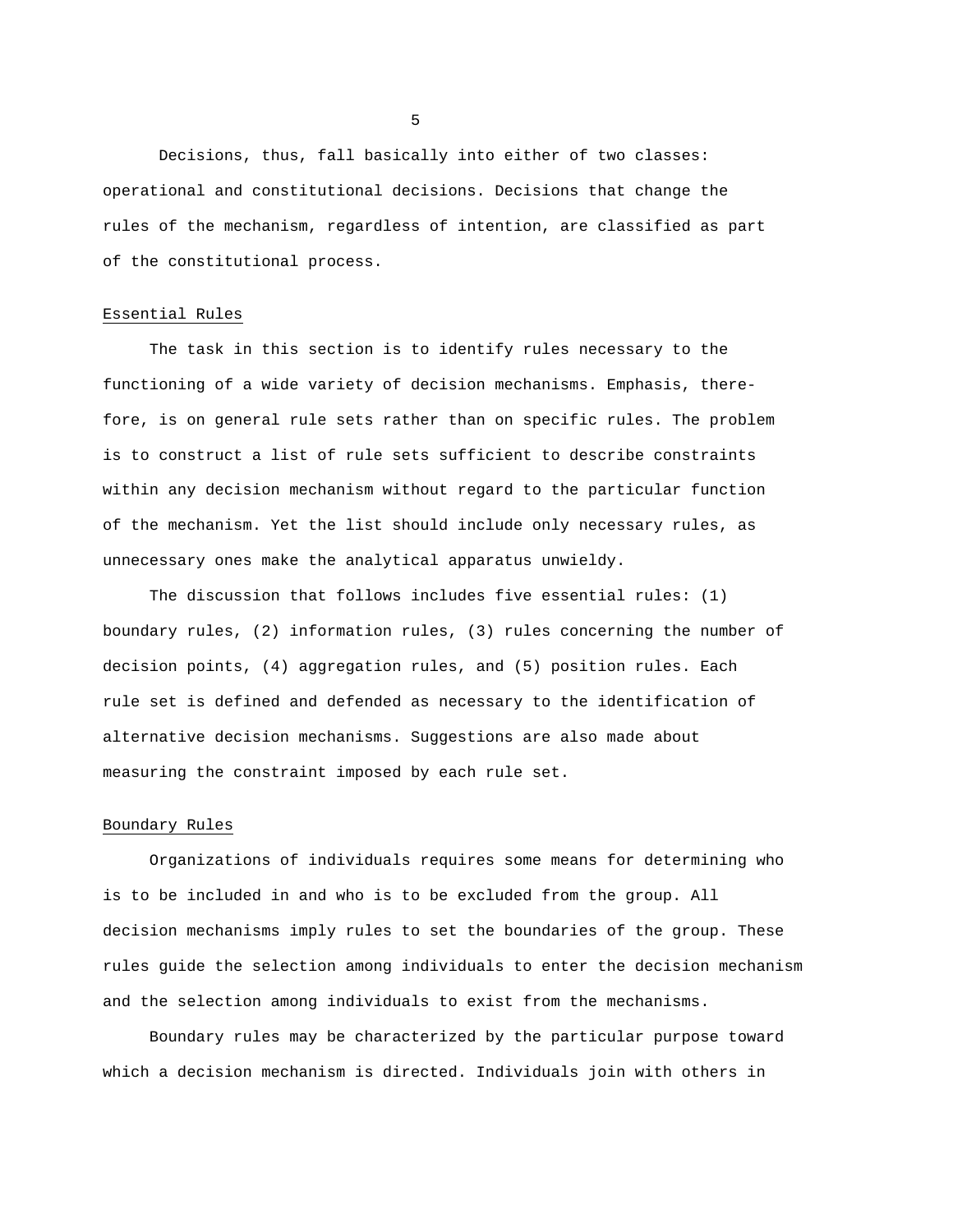the mechanism because they wish to consume the same bundle of goods, or they wish to produce the same good or bundle of goods. Sometimes individuals organize to facilitate exchange between producers and consumers. A useful distinction, then, is to indicate whether the mechanism is designed for consumption, production, or provision activities. Mechanisms can specialize functions or can combine functions and activities within a single arrangement.

Boundary rules can also be characterized without reference to the particular purpose of the group, but according to the difficulty of entering or exiting the group. The conditions range from strict to lax, with strict indicating difficult entry or exit and lax indicating easy entry or exit. The range is continuous. Also, conditions of entry need not correlate with conditions of exit. The variety of boundary conditions can be visualized by considering a two-part classification of strict and lax in a two by two matrix with each of the four cells representing a separate boundary condition. This is shown in Figure 3. Mechanisms in Cell A are easy to enter and easy to exit. Mechanisms in Cell B are difficult to enter, but easy to exit. Mechanisms in Cell C are easy to enter, but difficult to exit. And mechanisms in Cell D are difficult to enter and to exit.

Strictness of the boundary rules can be measured in a variety of ways depending on the particular standard. Individuals may have to meet certain physical standards, such as height and weight, or they may have to meet a certain wealth standard. Individuals may be required to possess a certain range of experiences, to know certain people, to have graduated certain schools, to possess certain abilities, or to live in certain geographic areas. Almost any criterion can apply.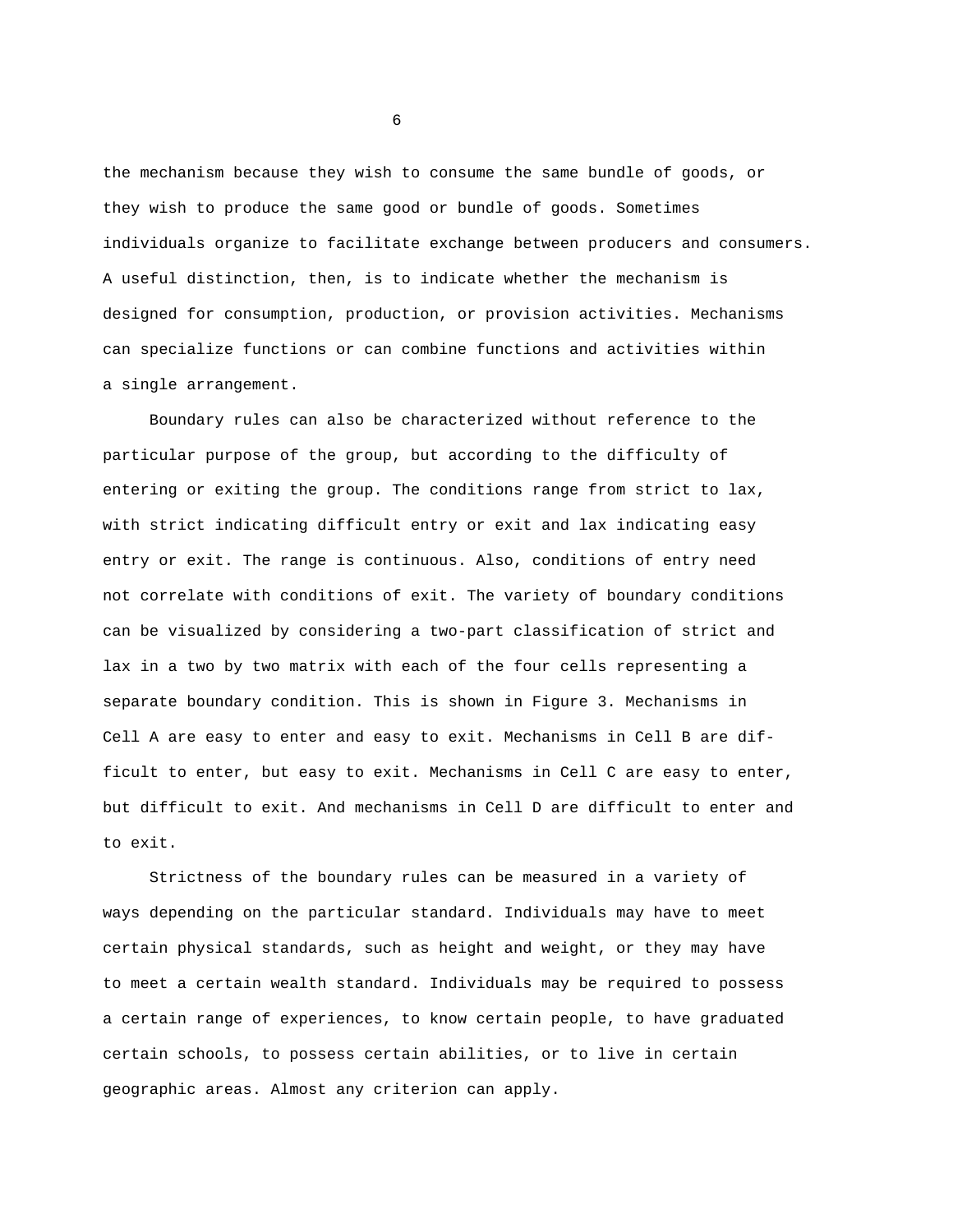# Figure 3

Boundary Rule Configurations

|            |        | Entry Conditions |        |  |
|------------|--------|------------------|--------|--|
|            |        | Lax              | Strict |  |
| Conditions | Lax    | Α                | в      |  |
| Exit       | Strict | C                | D      |  |

Entry Conditions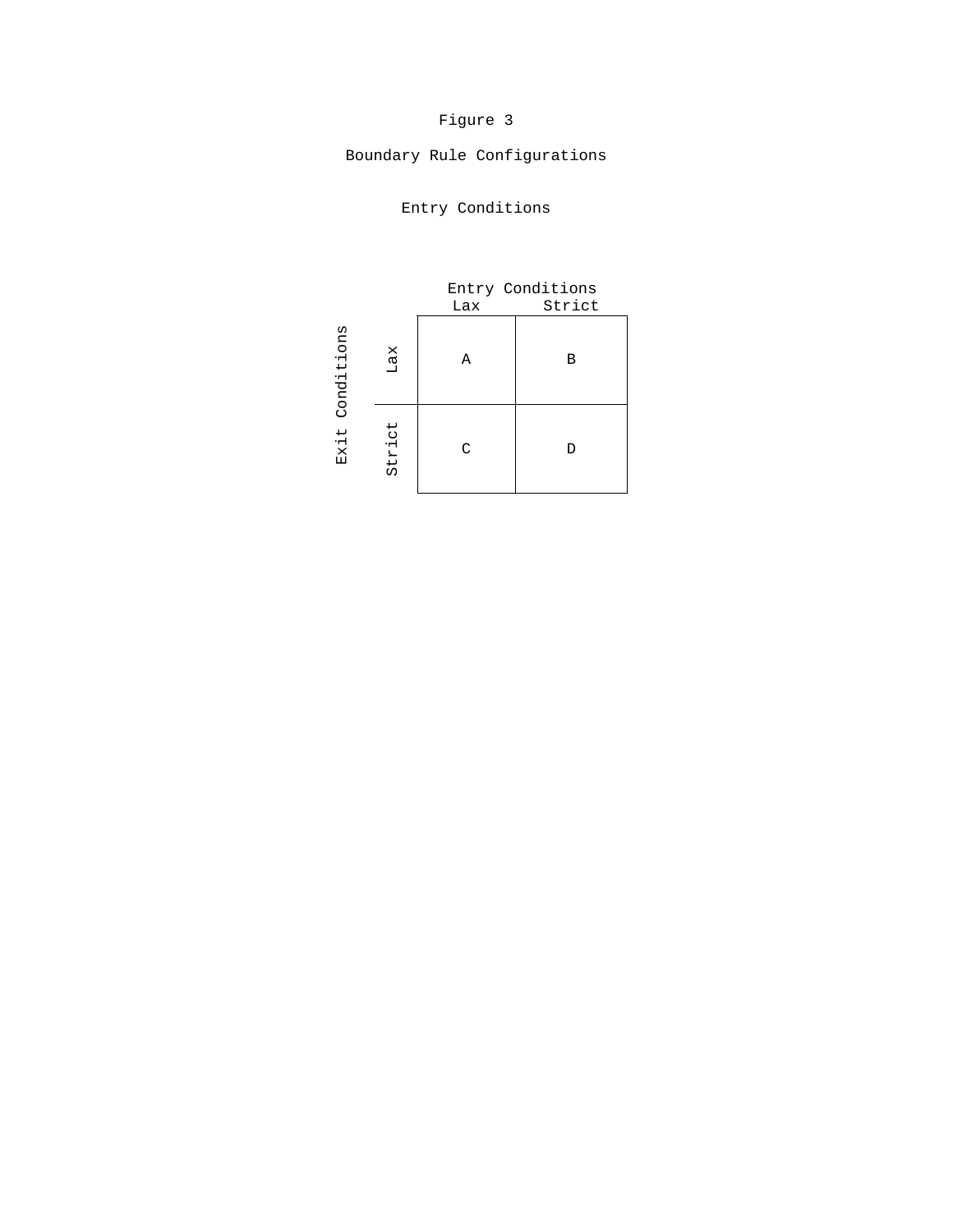A common denominator for many of these standards is the cost of meeting the standard, where higher costs are associated with increased strictness. A wealth standard, for example, is lax when set low and strict when set high. But other standards may have little variation with respect to costs. A height standard is costly at any level, as individuals can do little to meet such a standard.

Another measure of boundary rule strictness is the proportion of the population that can meet the standard. Entry conditions are strict if only a small proportion of the population meet the standard and lax if a large proportion of the population meet the standard. Or, getting at the same notion, strictness can be measured by the deviation of the standard from the population average. A standard set well above the average is strict and well below the average is lax.

The brief survey of entry and exit conditions suggests that some standards may not be uniformly strict or lax for all individuals. Individuals may be advantaged by natural physique, innate intelligence, wealth, social status, or geographic residence. But boundaries are characterized here by a general condition of strictness. The distribution of the strictness across individuals, which is also important to rule configurations, is developed later in the position rules.

# Information Rules

Information derives from a variety of sources, exogenous and endogenous to decision mechanisms. Rules of the mechanisms address information retrieval from both sources. Some mechanisms grow insular, eventually losing touch with the exogenous environment, but other mechanisms interact closely with that environment. Some mechanisms inexpensively generate vast amounts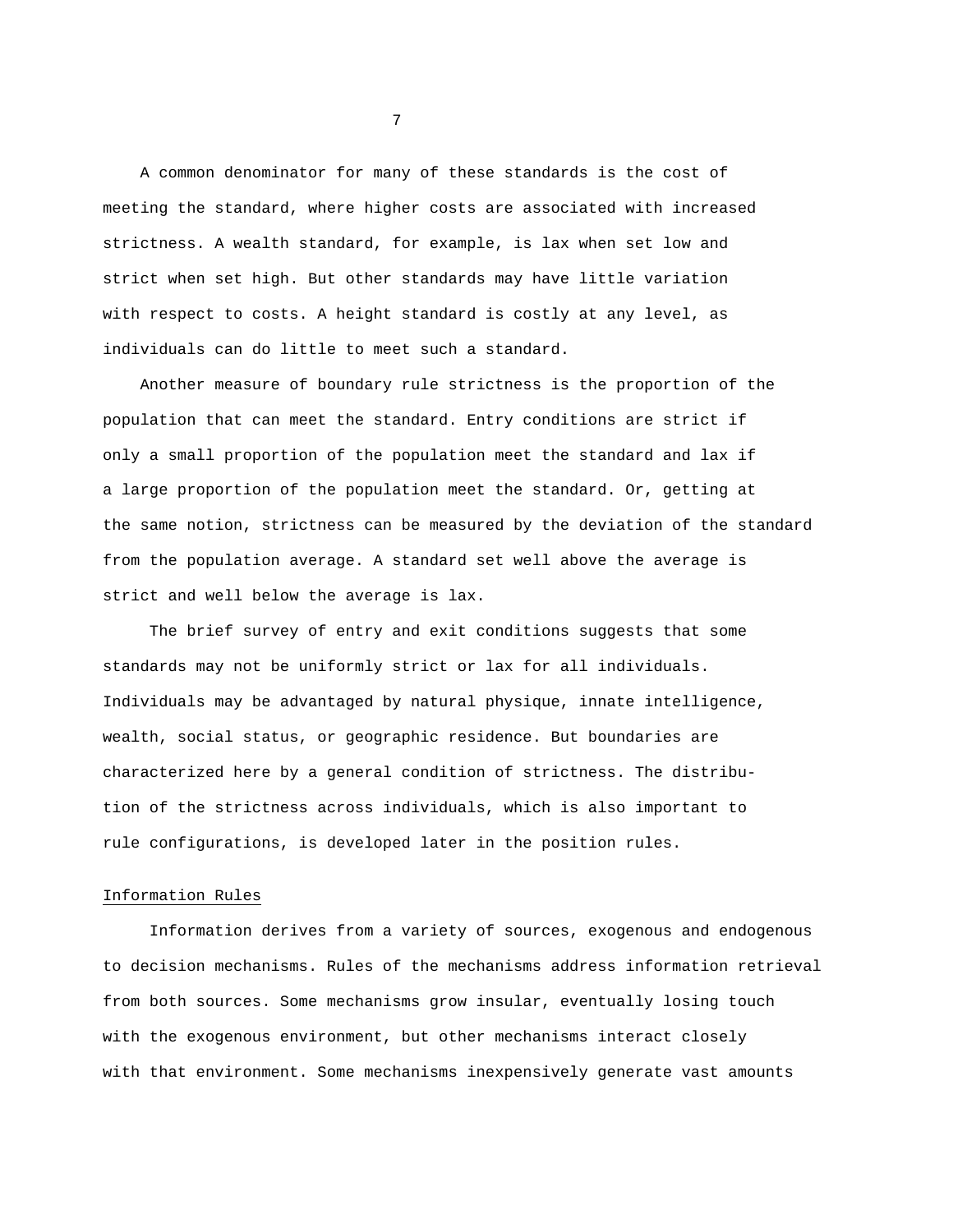of information internally for participants; other mechanisms seem to conceal information.

If decision mechanisms are to increase the predictability of individuals' interactions with one another, the mechanisms must generate information for participants. Individuals considering alternative actions need to understand each other's preferences, constraints, and motives. The extent of that understanding depends on rules governing the activities available to individuals for searching out information and on rules governing participants' willingness to reveal information to each other. Both are included in the information rules of the decision mechanism.

The importance of information to decision making only recently has gained recognition in formal decision models. $<sup>1</sup>$  The literature on the rule</sup> of information has expanded so greatly during recent years that a subdiscipline around the economics of information and uncertainty has developed. Some writers, particularly Leonid Hurwicz (AER, 1973), have attempted to give this literature some structure.

Hurwicz develops concepts basic to decision mechanisms' information generating capabilities. One concept is language, which is the nature and content of the messages transmitted among participants of the mechanism. Some languages are dense, with high quantities of information contained in a small message space. Other languages require a much larger space to convey the same amount of information. Economic mechanisms, for example, frequently use dense languages, such as numbers, which are particularly effective for transmitting information about prices and quantities of goods. Other mechanisms employ sparse languages, such as verbal expressions, conveying complicated descriptions, sometimes subject to considerable range of interpretation.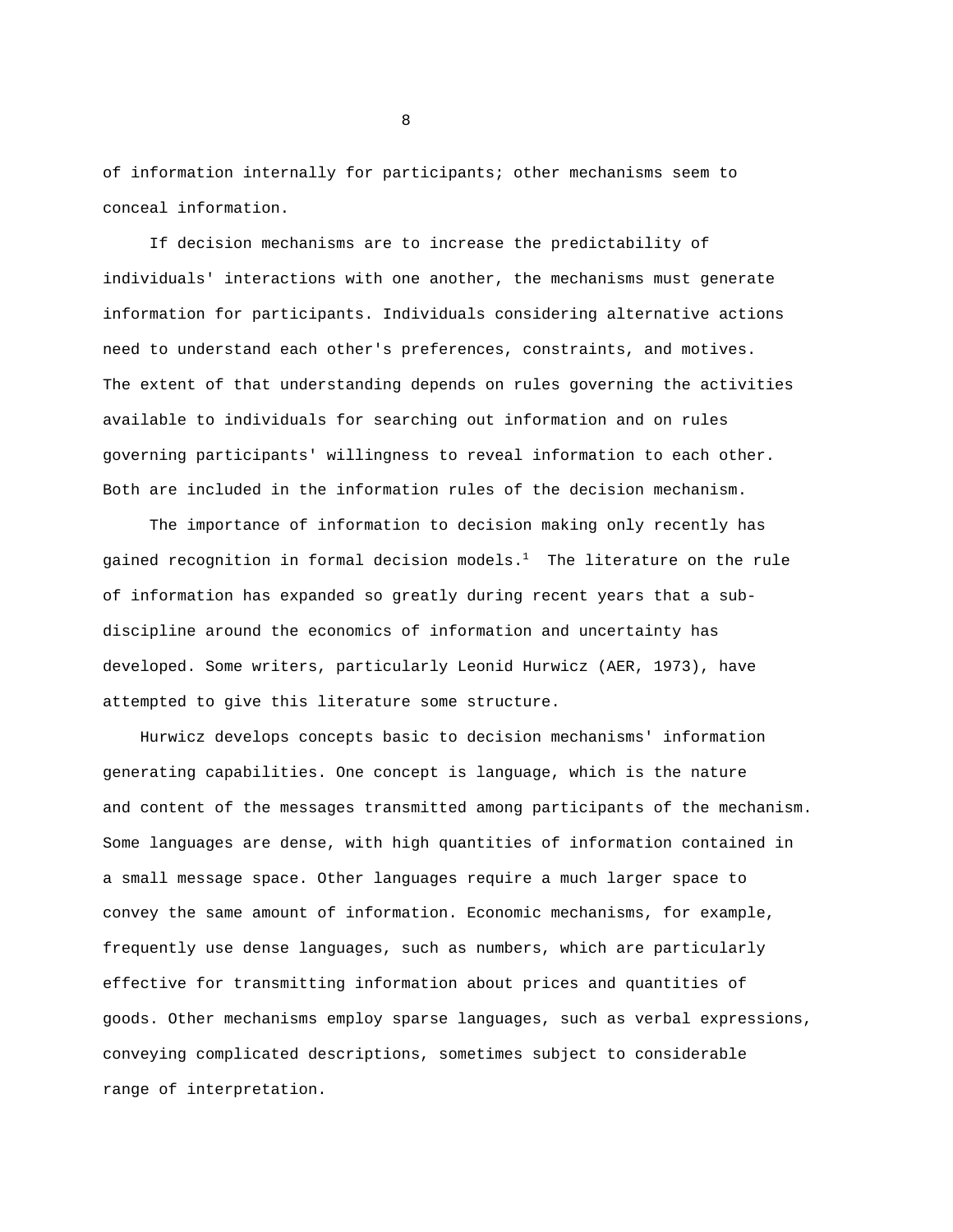Another concept is the number of iterations. This is the number of messages transmitted between the same parties within a given period of time to establish a pool of information. Iterations often interact with language affecting the ability of the language to convey information. A dense language may require a high number of interactions to convey the same information that another language requiring more space may convey in a single iteration.

A third concept is the response rules. According to Hurwicz, response rules determine the portion of potential information actually transmitted during a given exchange. An individual who has been approached for information may choose to transmit only a portion of the information requested, withholding other information until a later request or even permanently.

The generation of information also depends on the message receiver's ability to process and interpret the information. A language may be capable of efficiently transmitting information with few iterations, and the respondents may transmit 100 percent of the information requested, but the transmission does not become useful information until the recipient effectively translates the message. The translation involves storing data for later use and combining data from different messages. Information rules of a mechanism will often affect that process. Some information, for example, is transmitted through individual experience, but if the mechanism allows only for widely spaced experience, but if the mechanism allows only for widely spaced experiences, data may not accumulate to develop useful information. Each experience's data fades or grows obsolete before they can be combined with data from other experiences.

Information rules, then, are a composite of message language, the number of message interactions, response rules, and translation rules.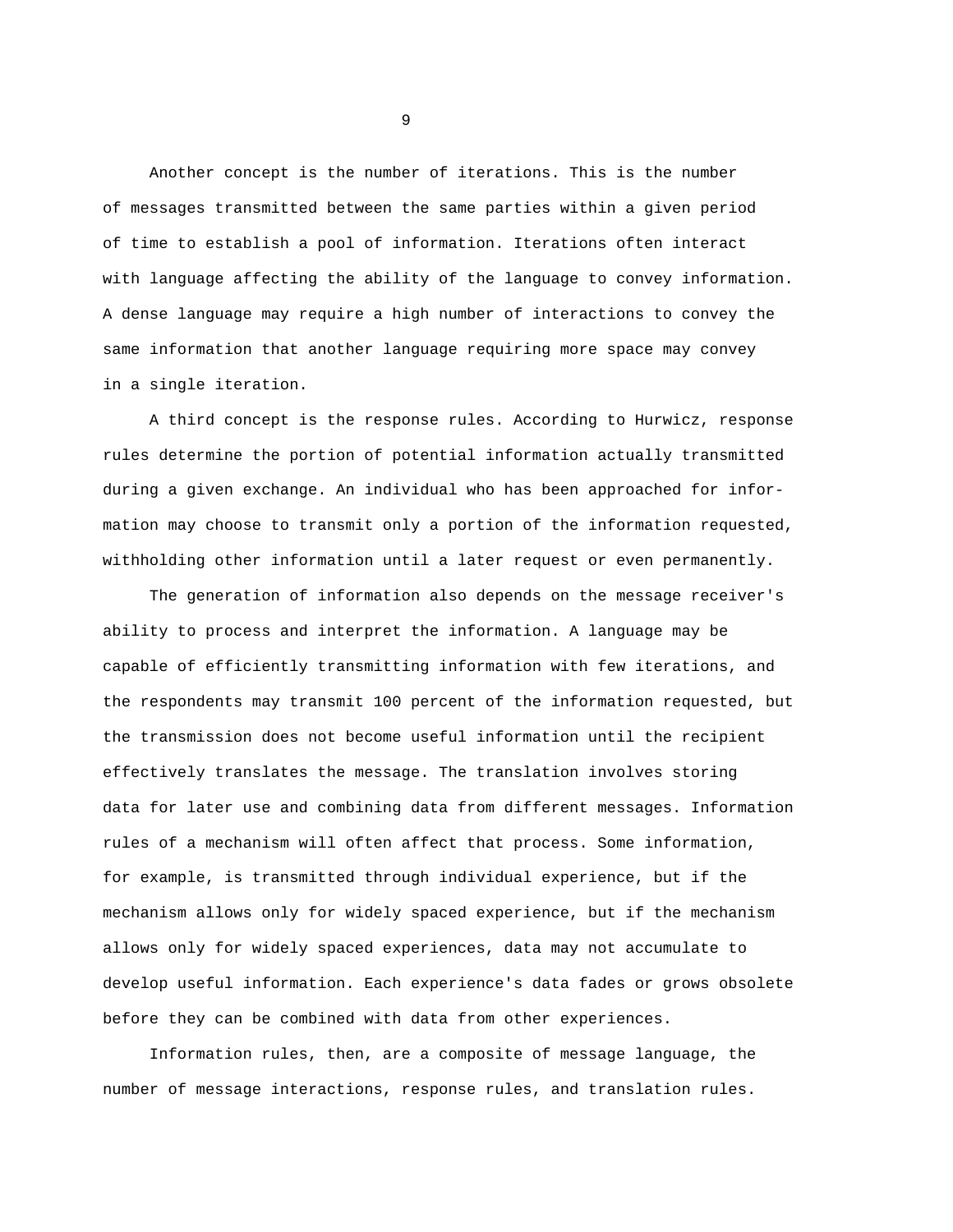Each component guides individuals' search for, dissemination of, and interpretation of information. This applies both to exogenously and endogenously developed information.

Information rules act as constraints upon individual decisions within the mechanism. Information is scarce, with the relative scarcity varying across decision mechanisms according to the information rules. In some arrangements the information is inexpensive relative to its value, and in other arrangements information is expensive relative to its value. The result is that decisions are based on fairly complete information in the inexpensive arrangements and on fairly incomplete information in the inexpensive arrangements and on fairly incomplete information in the expensive arrangements.

An index of constraints imposed by information rules incorporates costs stemming from language, message iteration requirements, response rules, and translations rules. Costs are inversely related to language density and directly related to the number of message iterations. These components can sometimes interact. The concept of sufficient statistics employed by Truman and Levy (19 ), where a set of numbers transmits complete information relevant to a decision in a single iteration is an example of interaction producing inexpensive information.

The effect of response rules on information costs can be assessed by the degree of forthrightness and completeness in the messages transmitted among participants. Some arrangements encourage complete honest responses to informational requests. Other arrangements encourage caginess and the withholding of information and, in some instances, transmission of false information. The translation rules interact with the forthrightness of the responses by indicating whether recipients of messages should act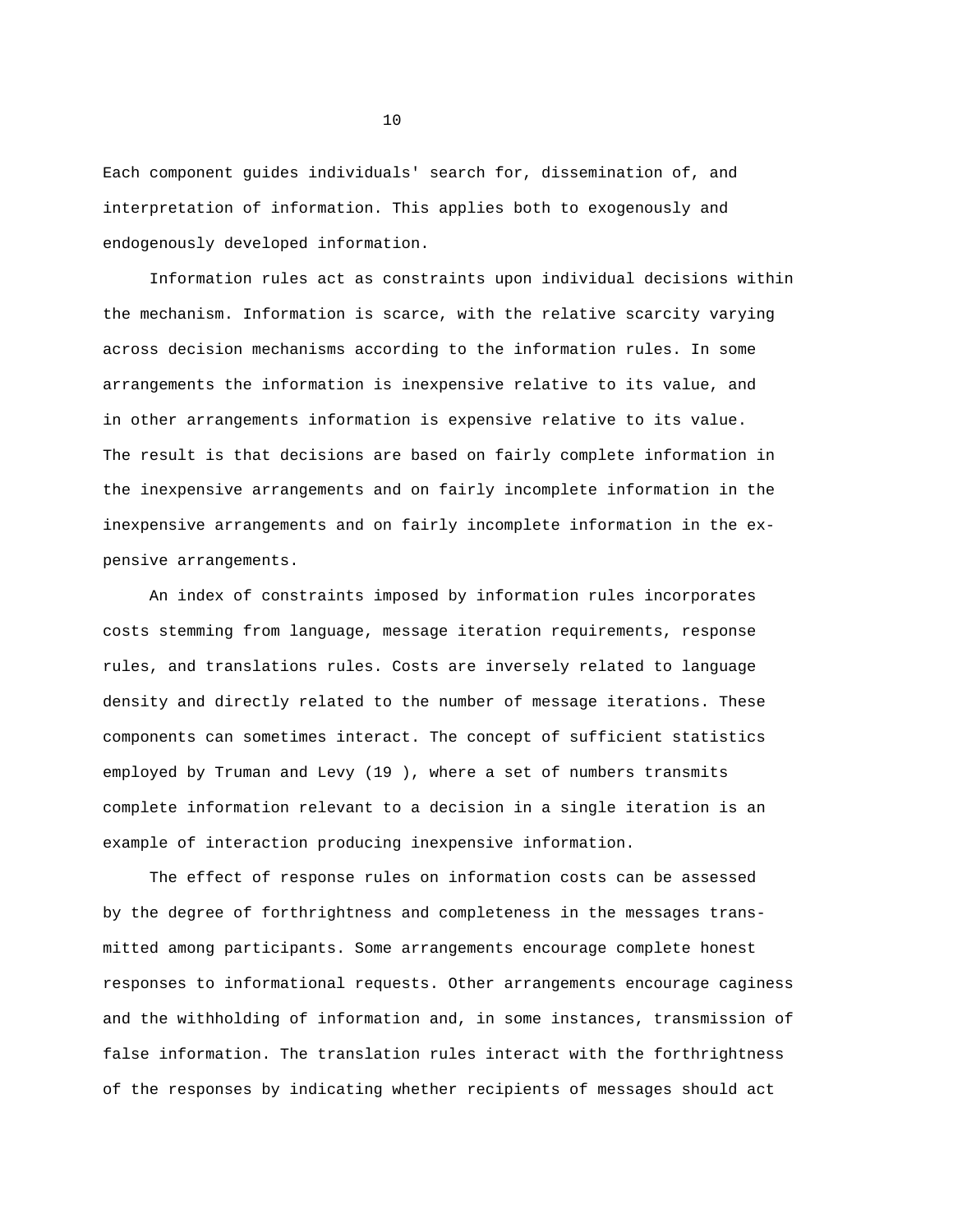upon the messages sent or should attempt to validate them. This interaction probably affects the number of message interactions.

For present purposes, these information rule components are characterized simply as creating easy (inexpensive) or difficult (expensive) access to information. The characterization applies in a general way to all participants within the decision mechanism. Variation in access among individuals is discussed later in the position rules.

#### Multiplicity of Decision Points

Institutional arrangements vary according to the multiplicity of points to which individuals can appeal for a group decision. This multiplicity is another essential part of the rule configuration for different mechanisms. Some mechanisms have a single point at which decisions are made; all decisions are final and no appeal is possible. Other mechanisms provide for numerous decision points.

Mechanisms with numerous decision points also vary according to flexibility in sequencing the points. Rigid sequencing requires that the decision points be used in a particular order; flexible sequencing requires no particular order; and mechanisms vary in the degree of interdependence among decisions points. In some mechanisms, decisions made at one point influence decisions made at other points. In others, the decisions at all points are mutually independent.

These aspects variously constrain individuals' interactions with one another. The greater the number of decision points and the easier the access to each point the weaker is the constraint. Group outcomes unfavorable to an individual can be appealed to different points for more favorable results. Each additional point increases the individual's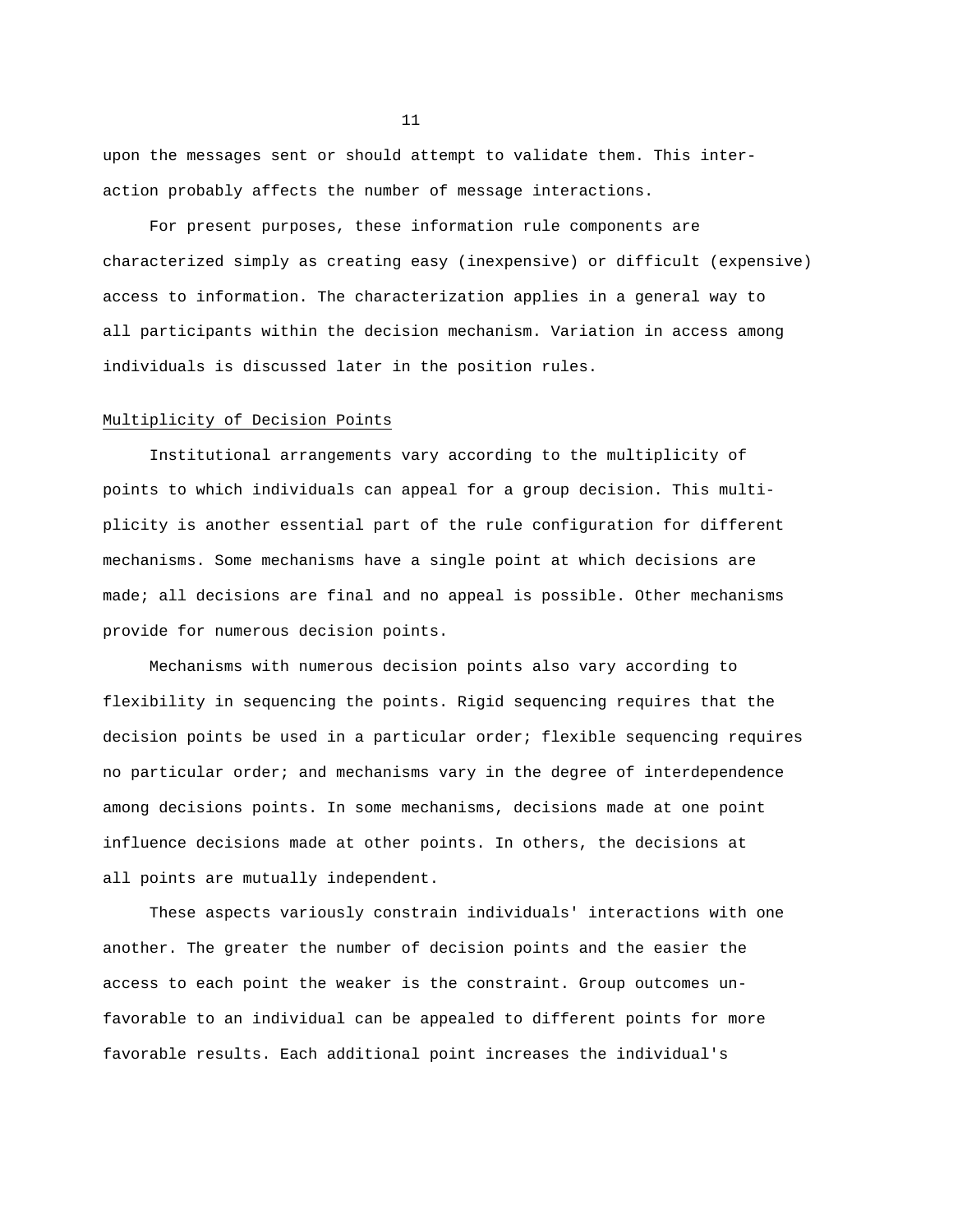potential for altering the group decision. This potential is enhanced with easy access to each point. Access barriers established by rigid sequencing or other means discount the effects of additional decision points.

As in other rules, the general level of access to multiple points is emphasized. Variation of access among individuals within a decision mechanism is developed along with interdependence among decision points in the position rules later in the paper.

## Aggregation Rules

Decision mechanisms differ fundamentally in the way in which individual decisions are aggregated to produce an outcome. At one extreme no aggregation occurs as outcomes flow directly from each individual's decision. At the other extreme, each individual's decision is combined with all other members of the mechanism to produce an outcome. Intermediate ranges require varying numbers of individuals to decide before an out outcome can result. The minimum number of individuals required to produce an outcome is captured in the popular notion of quorum. The maximum is captured in the concept of voter eligibility or franchise. Other aggregation rules include the proportion of decision makers required to enact change, and the specificity of the issue being decided.

The number of individuals eligible to participate in the decision making is an easily understood component of the aggregation rules. The range in number is limited only by the number of individuals in the decision mechanism, although the number of decision makers and the size of the decision mechanism are not necessarily correlated. Large decision mechanisms can have small numbers of eligible decision makers, and smaller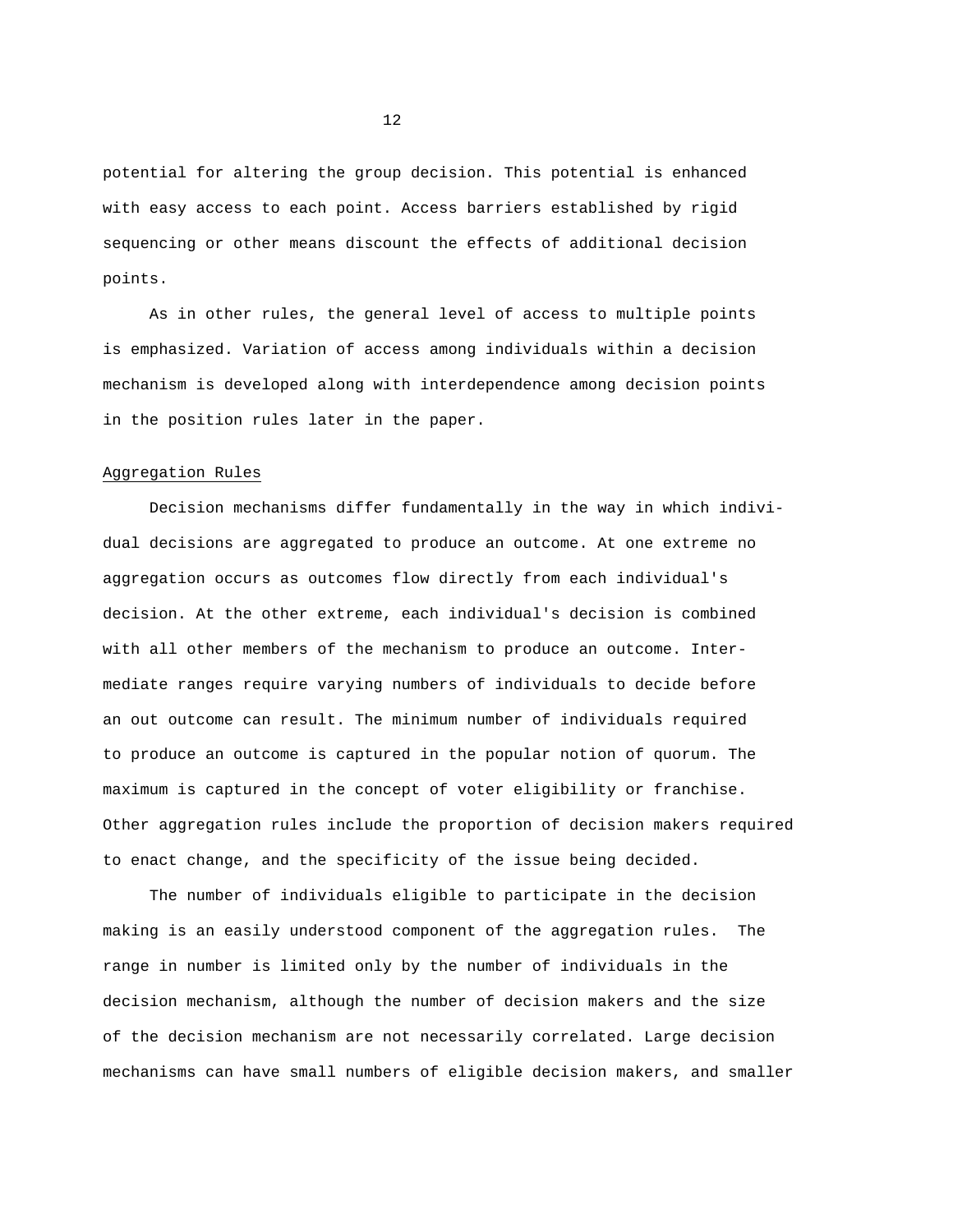mechanisms can have large numbers of decision makers. But since aggregation rules are discussed from the perspective of the general level of individual influence by decision makers, rather than by all members of the decision mechanism, the absolute size of the decision making group is the relevant factor. The relative sizes of the decision-making group and the mechanism's membership are relevant to a later discussion of position rules.

The second component of the aggregation rules, the proportion of decision makers required to enact change, is probably the most commonly discussed of the rules. The possibilities range from the fraction represented by a single individual (a dictator) to a 100 percent requirement (unanimity). The simple majority rule is the most common within this range, although other fractions, such as extraordinary majorities, are equally possible. Moreover, a decision mechanism can employ a number of these rules simultaneously to aggregate individual decisions on different issues (Buchanan and Tullock, ).

The specificity aspect of the aggregation rules deals with the possibility for combining issues for a single decision.<sup>2</sup> Individual decisions regarding single issues are feasible, of course, but aggregation rules may force individuals to consider simultaneously many issues, sometimes unrelated, when enacting group outcomes. In the extreme, specific group actions can be completely obscured during the voting process, as when decision makers are restricted to casting votes on ideological symbols. Decisions on specific issues are made in another part of the mechanism.

Aggregation rules constrain the ability of individuals in a decision mechanism to advance personal welfares within the group context. The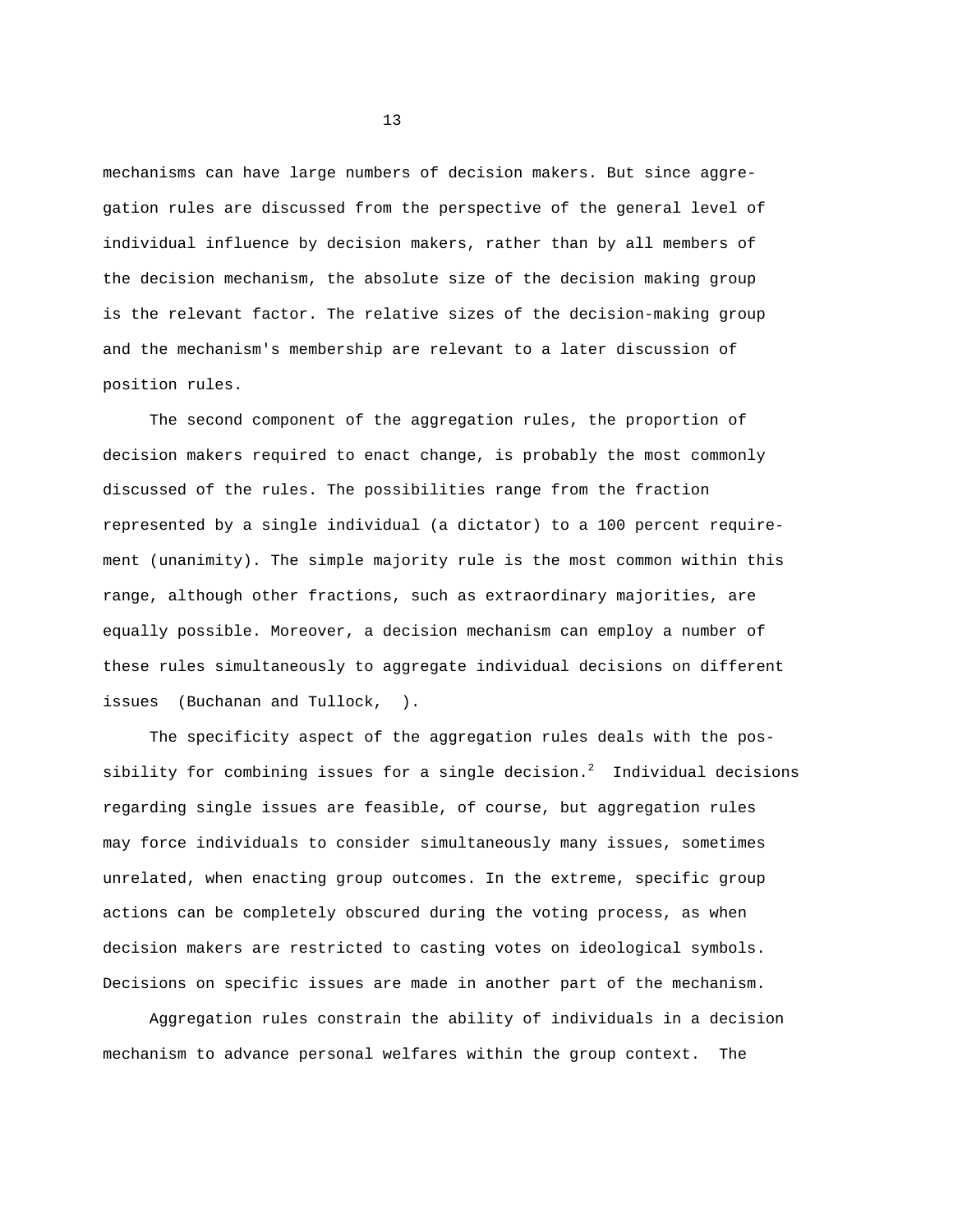constraint is presented here as a general condition affecting all decision makers in the mechanism. The general level of individual influence on group outcomes is inversely related to each of the constraints imposed by the aggregation rules. The constraint exercised by the proportion of decision makers required for enactment is diagrammed in Figure 3. The vertical axis measures the individual's influence, and the horizontal axis measures the percent of the group required for enactment. Curve AA shows the relationship between the percent required for enactment and the individual's influence on enactment. Curve AA begins at a high level of influence corresponding to a rule that permits a single individual to enact a change. This could represent a decision by a single consumer purchasing an item in the market place or a decision by a dictator enacting policy for a group. The curve falls rapidly to the right showing that individual influence declines steeply as individuals' decisions are aggregated with decisions by others to enact change. Gradually the rate of decline diminishes as the group of aggregated decision makers grows larger. Minimum individual influence, (maximum individual constraint) is reached at the point where 100 percent of the members must agree before change is enacted.

Mirroring this relationship is the influence that individuals have in preventing change. Figure 4 measures this influence along Curve BB. When a single individual can enact change for all decision makers -- the extreme left of the diagram -- individual influence to prevent change is at a minimum. This influence rises toward the right, gradually at first then more steeply, as the percent of members required to enact change increases. Individual influence on preventing change is maximized at the point of a 100 percent requirement, where a single individual, like a dictator, can veto a group decision.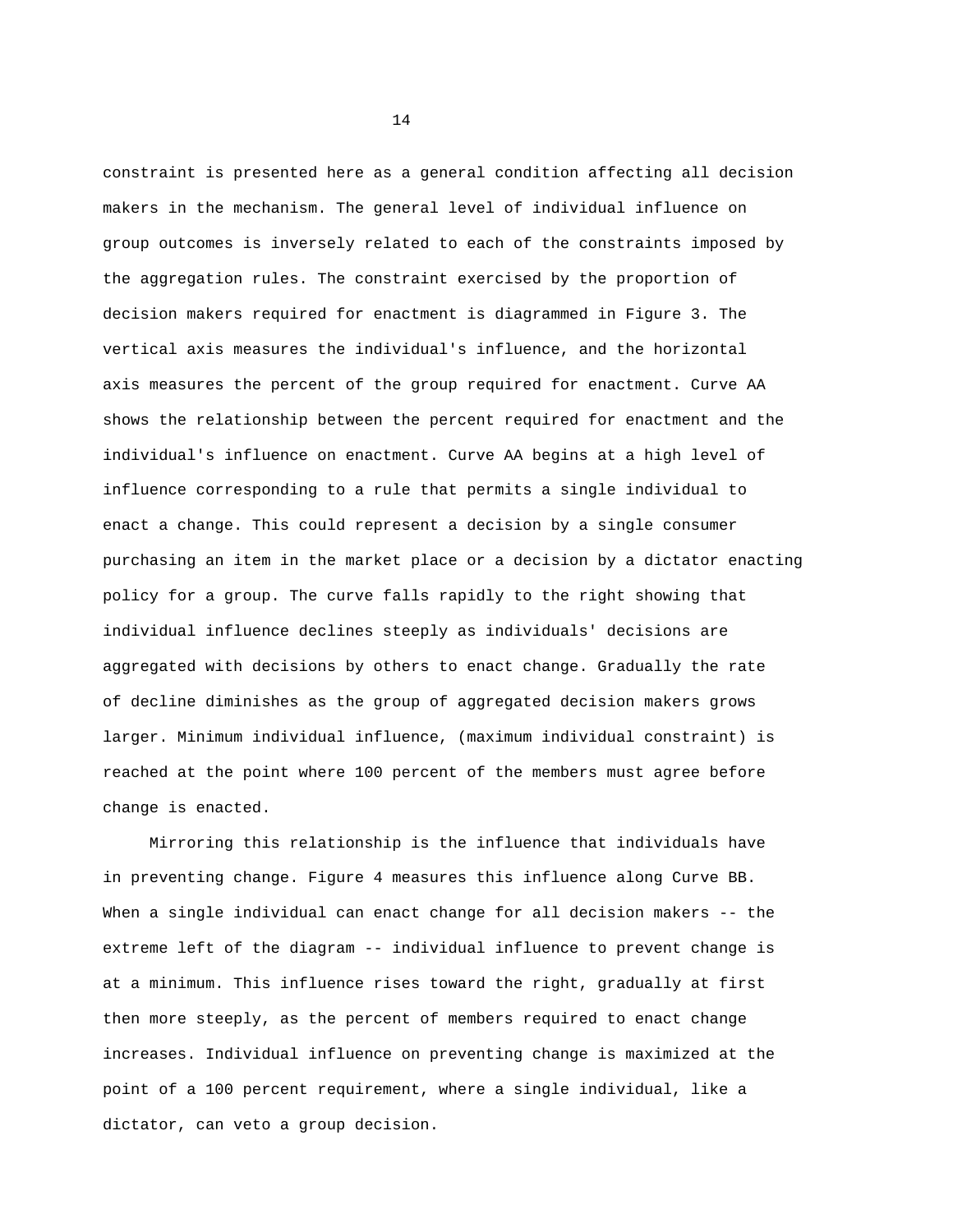Curves AA and BB slope in opposite directions, but their shapes are otherwise identical; intersection, thus, occurs at the 50 percent point. At that point, which is in the vicinity of a simple majority rule, the individual's influences on enacting and preventing change are equal. At rules less than a simple majority, Point A for example, the individual's influence on enactment (Ea) is greater than influence on prevention (Pa). At extraordinary majorities, such as Point B, the influences are reversed. Individual influence on enactment measures Eb and the influence on prevention measures Pb. The difference between the two influences increases with the distance from the 50 percent vote level.

The individual's total influence (enactment plus prevention) is illustrated by the broken curve, which is the vertical summation of AA and BB. Figure 4 shows that total influence is maximized (constraint is minimized) at the two extremes, and total influence is minimized (total constraint is maximized) at the 50 percent voting rule.

Stipulating a quorum of anything less than the entire membership of the group has the effect, when combined with the enactment requirement, of creating a range of constraint on individual's influence. Figure 4 implies a 100 percent quorum if the horizontal axis corresponds to the number of eligible voters in a decision mechanism; a 51 percent requirement for enactment means 51 percent of eligible voters. If the quorum is less than the total number of eligible voters, the requirement for enactment, while still at 51 percent, is possibly shifted to the left of 51 percent in Figure 4, depending on the number of eligible voters who actually vote. The maximum shift depends on the ratio of the quorum to eligible voters - the smaller the ratio the greater the shift.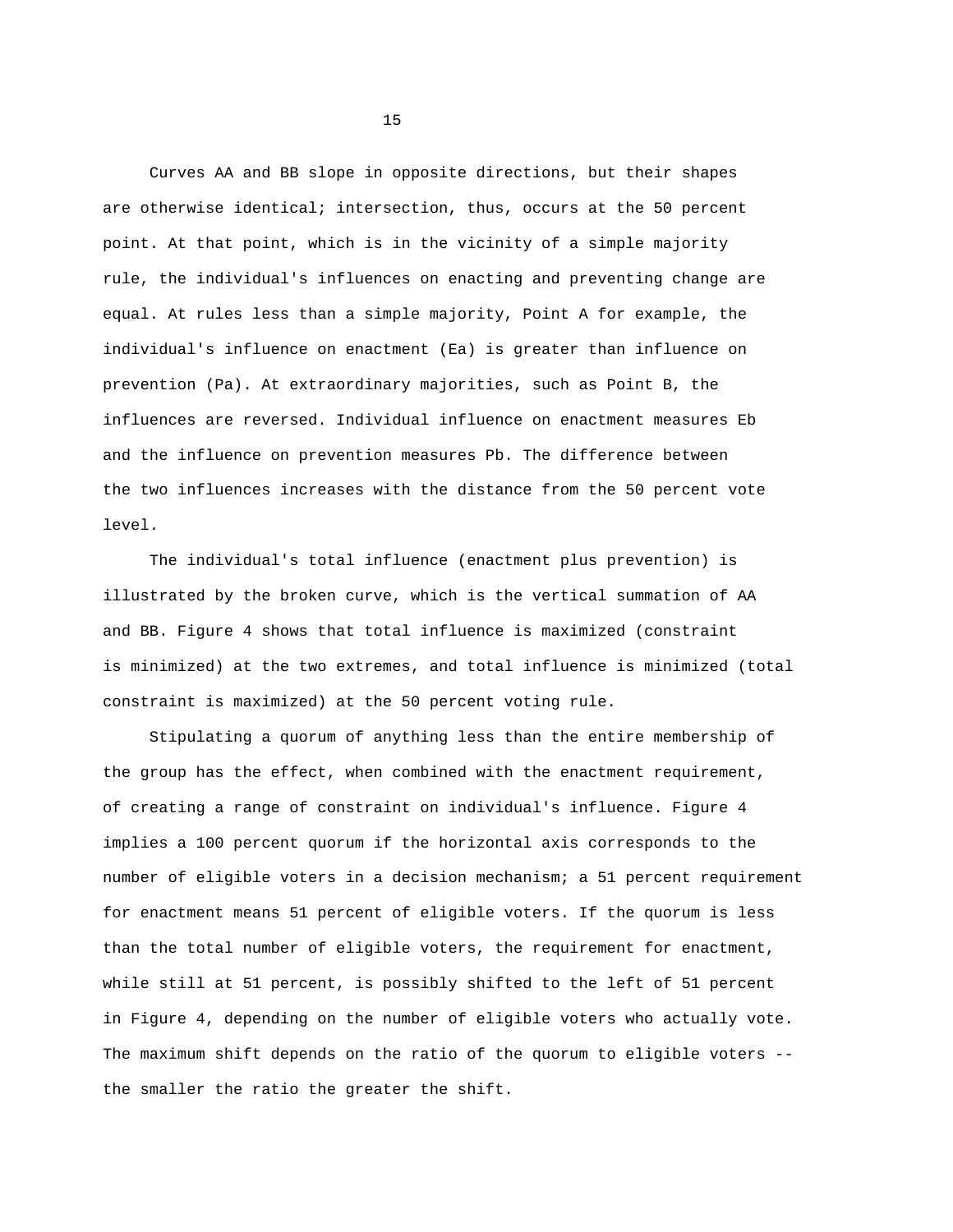With the introduction of a quorum, the individual voter's influence on enactment and prevention at any given voting requirement depends on the voter turnout. If the quorum in Figure 4 is 50 percent and the voting requirement is 51 percent, the individual's total influence will range as high as Tq, with only a quorum deciding, and as low as Tm, with a 100 percent turnout. Lower quorums increase this range, and higher quorums reduce it.

Figure 4 implies a given number of eligible voters, but the diagram can be modified to show the effect of different group sizes. See Figure 5. This is done by specifying on the influence curves the number of individuals (N) eligible to participate in the decision. Curves AA and BB, for example, show that N equals 1,000. As the number of eligible voters decreases, the individual influence curves shift upward. Curves A'A' and B'B' drawn with N equal to 500 are twice the vertical distance at each voting requirement as curves AA and BB. Individual influence doubles as the group size is cut in half. This is also reflected in the total influence curves as illustrated by TT and T'T'. Individual influence is increased (constraint is reduced) in proportion to the reduction in the number of eligible voters.

Constraint imposed by the specificity of the voting issue is a straightforward function of the number of uses combined for a single vote. The individual decision maker's influence on the outcome is maximized in a single issue votes and becomes increasingly diffused with the addition of issues. Constraint on the individual decision maker, therefore, increases with the number of issues decided by a single vote. At some large number of combined issues the individual decision maker's influence on a particular outcome becomes negligible.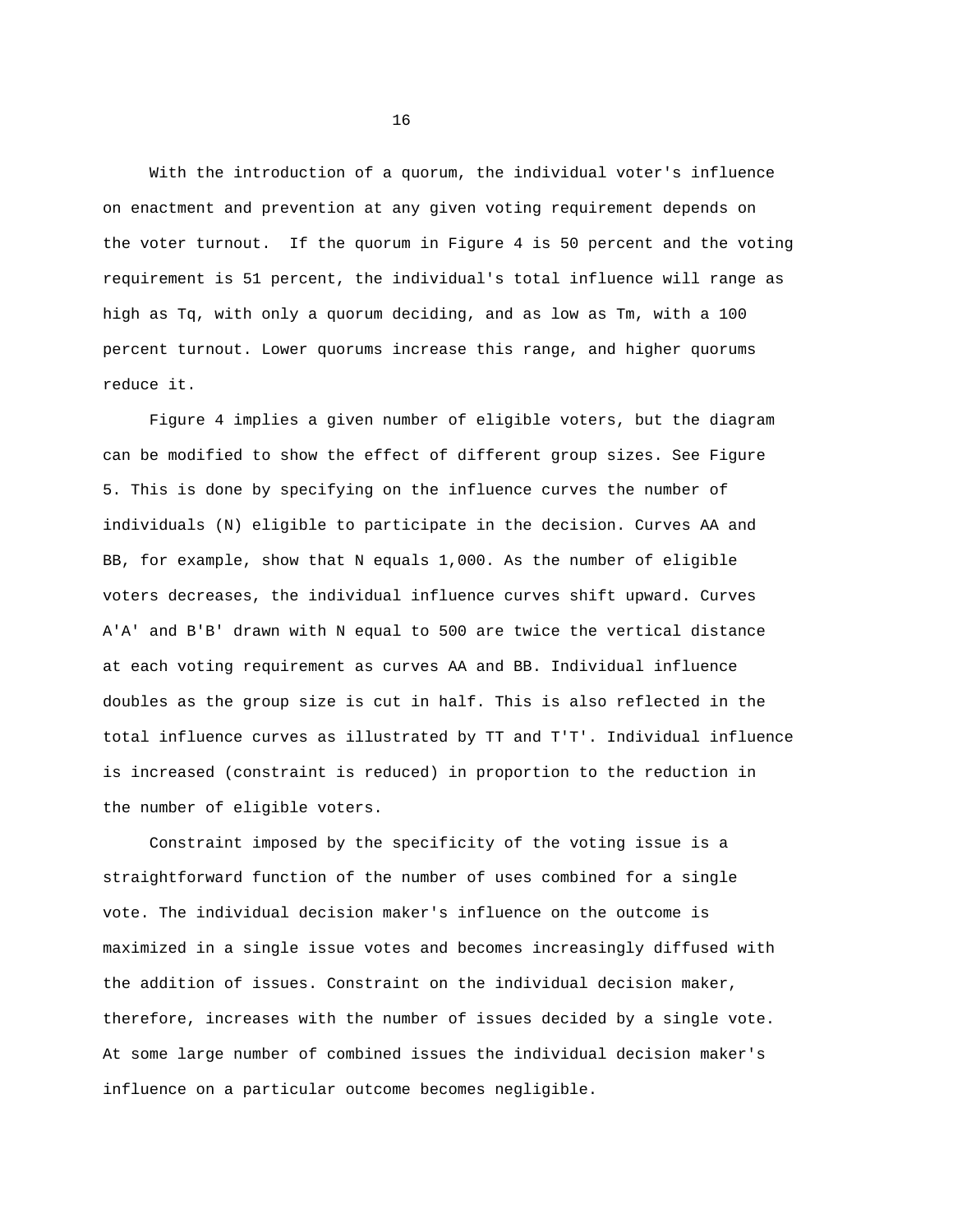Discussion of the aggregation suggests that the constraints imposed by the various rules be indexed according to some measure of individual influence. A precise index involves weighting the various aspects of the aggregation rules and requires analysis beyond the scope of this paper; thus, present discussion assumes the weights are equal. A matrix results with aggregation rules classified as yielding high, medium, or low general influence on the mechanism's outcomes and as biased toward enacting or preventing change or as unbiased.

Figure 6 shows such a matrix, with the individual decision maker's general level of influence distinguished by the columns and the bias of the influence distinguished by the rows. A mechanism with a smaller number of eligible voters, an extraordinary majority voting rule, a 75 percent quorum, and specific voting issues would exist in Cell 1. The smaller number of voters and the specific voting issues classifies the mechanism as yielding generally high individual voter influence. The extraordinary majority voting rule and the high quorum combine to bias the influence toward preventing change.

A change to nonspecific voting issues reduces the general level of voter influence tending to cancel the effect of the small number of eligible voters and, thereby, shifting the mechanism leftward in the matrix to Cell H. An additional change to a simple majority voting rule would shift the mechanism upward to Cell E, where the individual voter's influence is generally medium and unbiased toward enacting or preventing change. A reduction in quorum permits the mechanism to slide between Cells E and B depending on voter turnout. High turnout puts the mechanism in Cell E, and low turnout puts the mechanism in Cell B. The addition of increasing the number of eligible voters shifts the mechanism into the low influence column.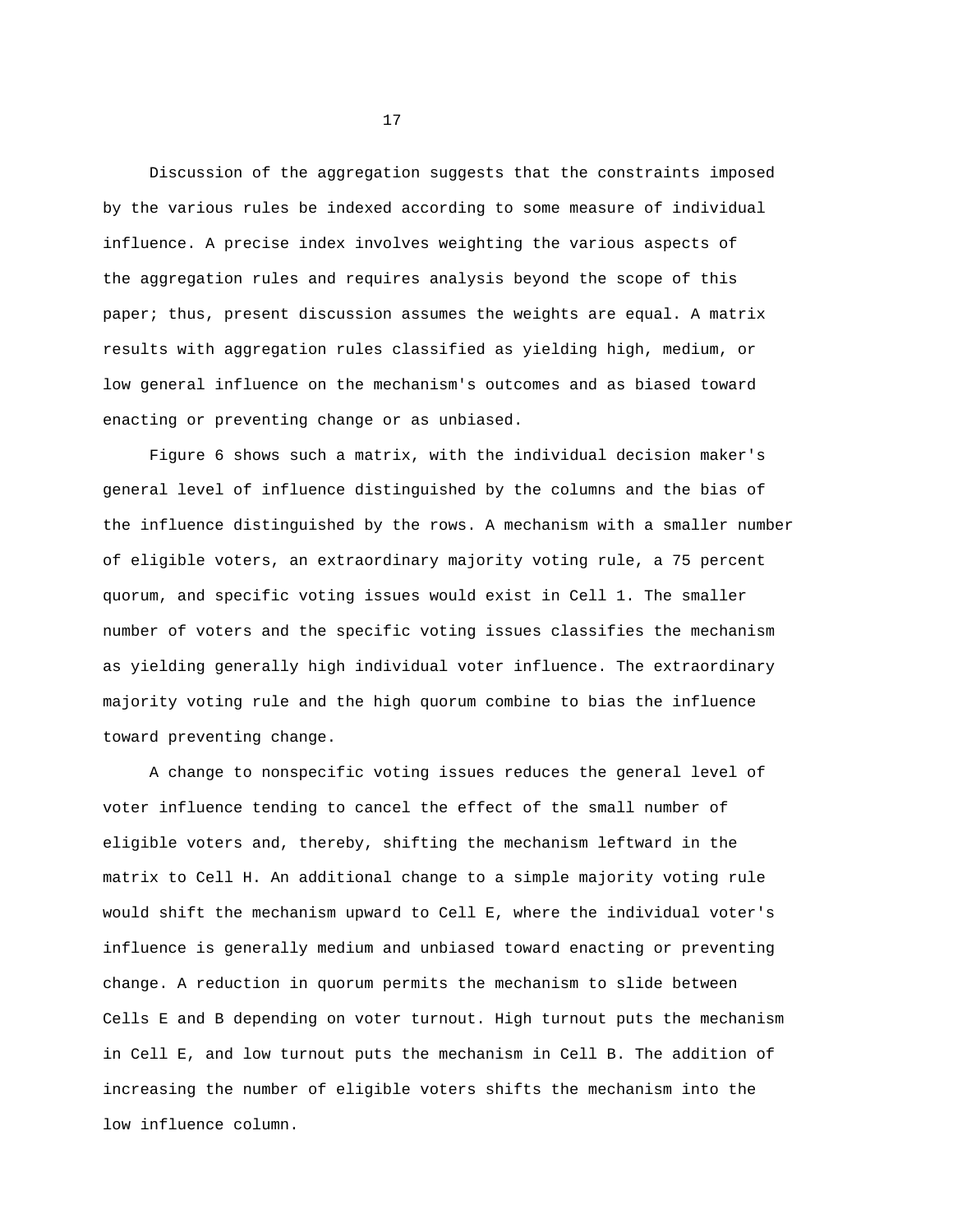

|                             |                      |     | Level of Individual Influence |      |  |
|-----------------------------|----------------------|-----|-------------------------------|------|--|
|                             |                      | Low | Medium                        | High |  |
|                             | Toward<br>Change     | Α   | B                             | C    |  |
| Bias of<br>the<br>Influence | Neutral              | D   | Ε                             | F    |  |
|                             | Toward<br>Prevention | G   | Η                             | I    |  |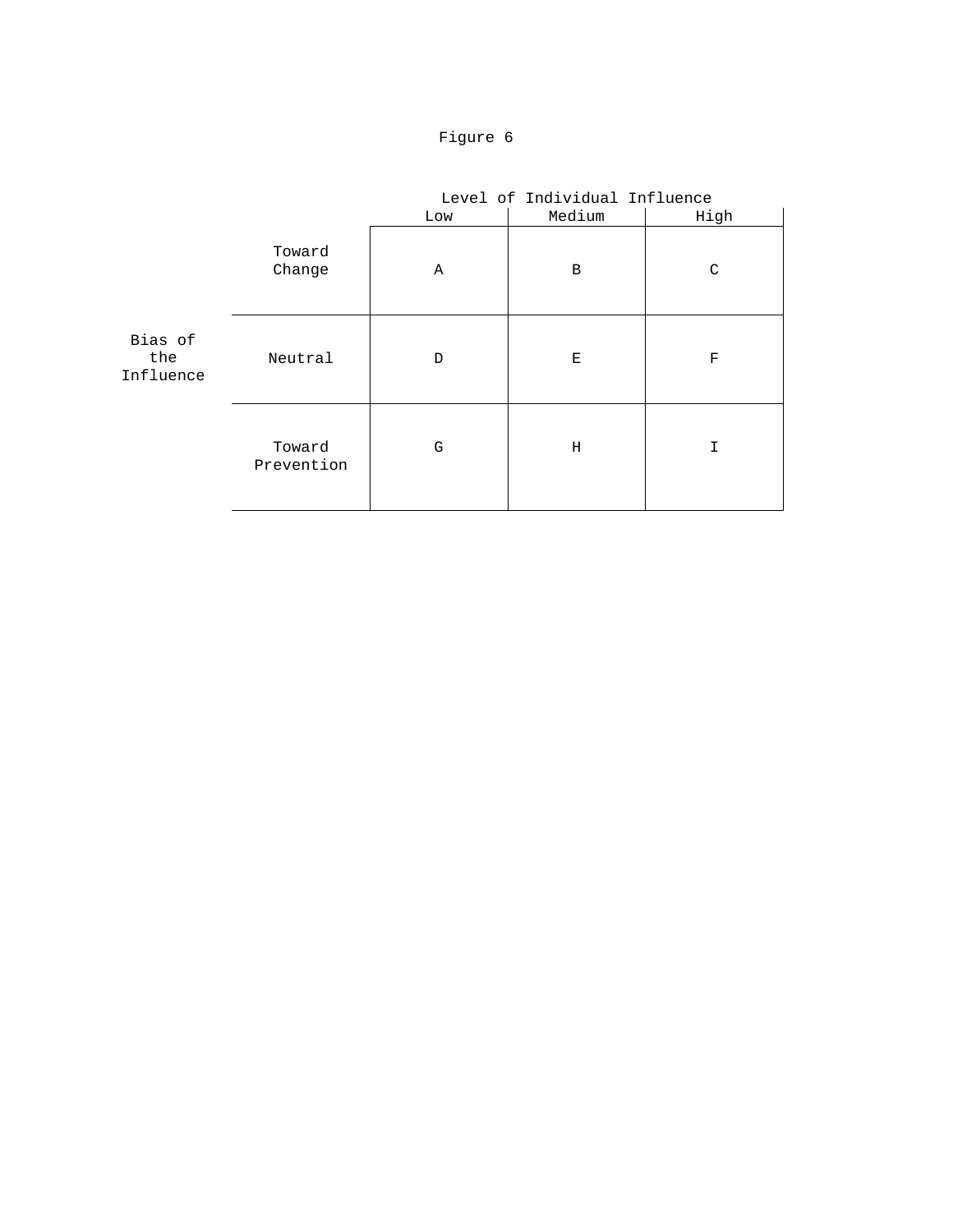Position Rules

The distribution of decision making authority is an important characteristic of decision mechanisms. This aspect appeared in previous discussion about the proportion of numbers in a mechanism eligible to vote. A major function of decision mechanisms is to determine which individuals have the authority to make which decisions.

John R. Commons ( ) provides guidance for investigating this characteristic of decision mechanisms with his concepts of authoritative and authorized transactions among individuals within institutional arrangements. Authoritative transactions distinguish officials from citizens by describing officials' power versus citizens' liabilities, and authorized transaction distinguish among citizens by describing each citizen's right versus another citizen's duty. Officials' power and citizens' liabilities are correlative, as increases in officials' power corresponds directly to increases in citizens' liability to officials' decisions. Citizen rights and duties are also correlative, as increases in rights corresponds directly to increases in the duty of others to respect those rights. Commons understood authoritative and authorized transactions as interdependent, so that patterns in the power-liability correlatives interact with patterns in the rights-duties correlatives. (See V. Ostrom, 1976.)

Commons's concepts are useful for specifying the position rules of a decision mechanism, particularly as the rules develop from formal constraints on decision making authority. Decision mechanisms, through assignment of official positions versus the positions of ordinary members, create unequal distributions of authority to make decisions.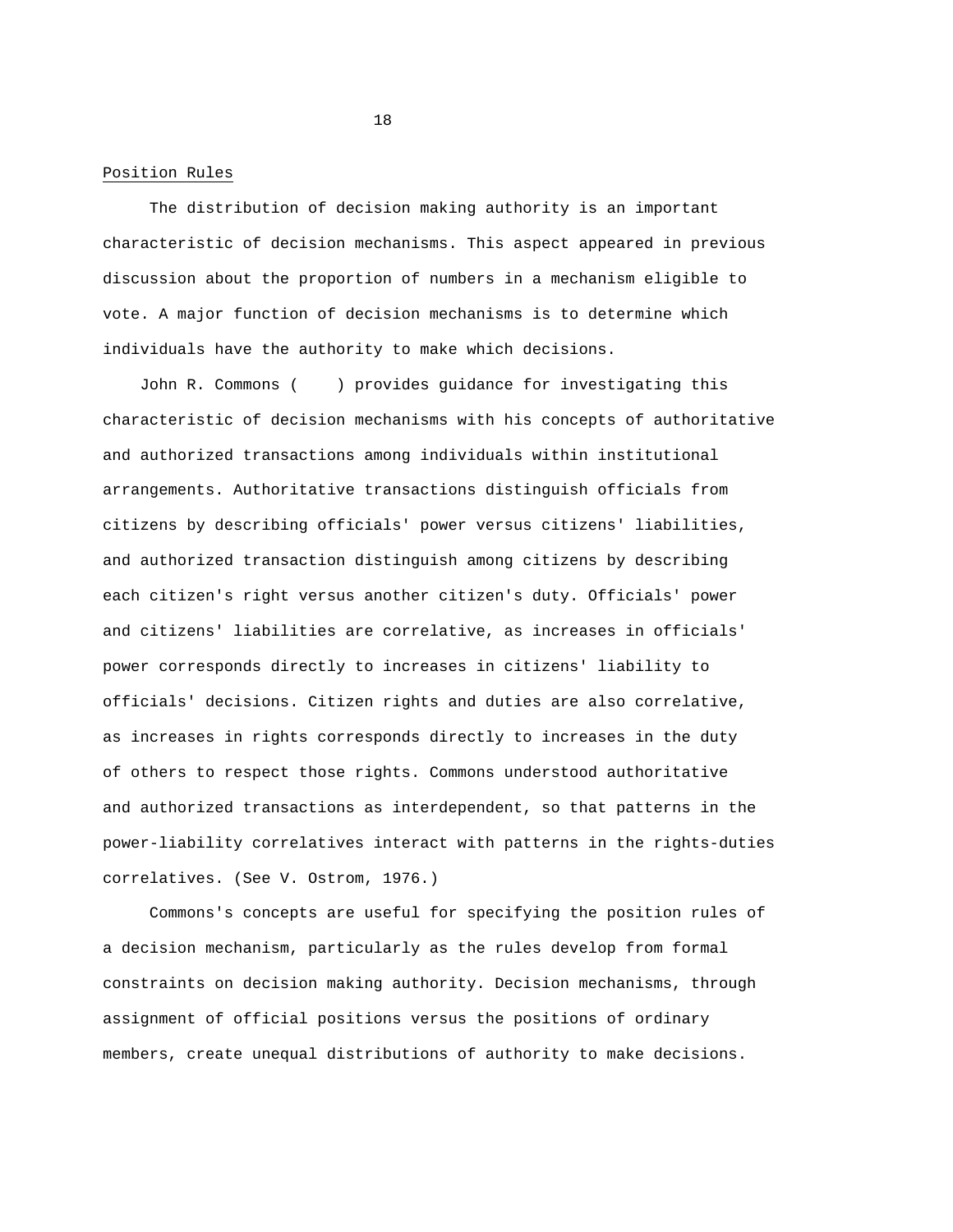The degree of inequality is indicated in the power-liability patterns stemming from the manner in which officials assume office, the number of officials relative to the number of members, authority relationships among officials, and the extent to which official decisions are subject to member vetoes. Power-liability patterns are also determined by relationships among different decision mechanisms, when decisions by officials in one mechanism are subject to review or veto by decisions in another mechanism.

Constraint on officials' power tends to strengthen as officials are subject to election by members of the mechanism, and the constraint increases with the frequency of those elections and the extension of suffrage. Members can turn officials from office when those officials attempt to expand their power at the expense of the mechanism's membership. Constraint also increases with the imposition of checks and balances among officials, where decisions by some officials are countered by other officials in the mechanisms. And the constraint is further increased, if officials in these counterbalancing positions are also independent of each other in selection and reward procedures for the various offices. Officials in such positions are not encouraged to work in concert against the interests of the membership.

The number of officials relative to the number of members tends to relate non-monotonically to the degree of constraint on official power. Initially constraint increases with increases in the number of officials, as each official represents smaller proportions of the membership, each represented individual, therefore, exerts greater influence on the representation and has a incentive to monitor the representative's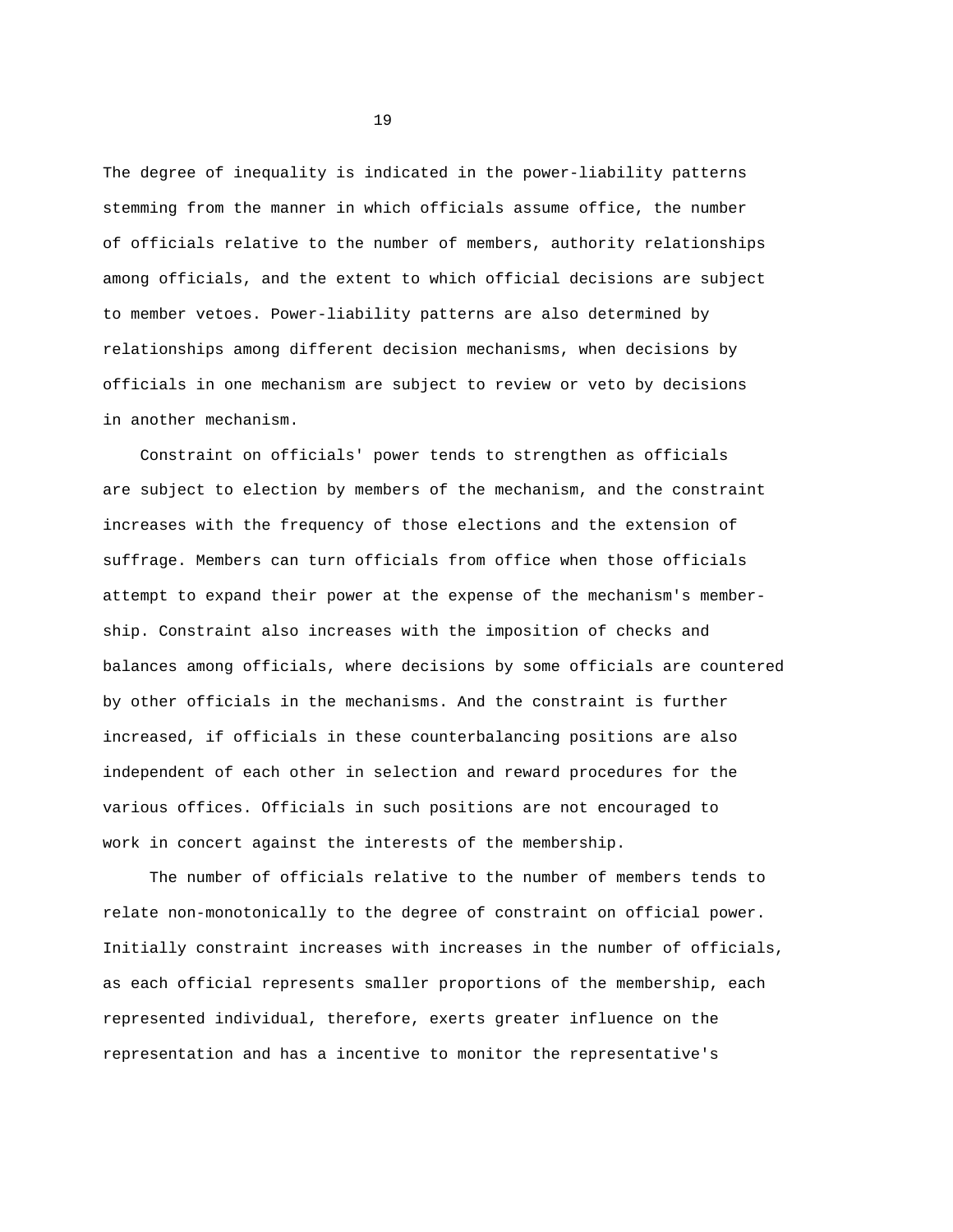official decisions. But after reaching some critical size, the decision making body within the mechanism becomes unwieldy and individual officials' power is diffused. Large numbers of officials in large decision making bodies become redundant and powerless, and decision making authority gravitates to a few officials. Constraint on official power in small decision mechanisms, then, is more effective as the ratio of officials to members increases, but this constraint weakens in large decision mechanisms after the number of officials reaches the critical level.

Vincent Ostrom (1976) argues that the degree to which official decisions are subject to veto by the mechanism's members is a very important constraint on officials. This constraint prohibits officials who make the operational decisions in a mechanism from rising above the governing effects of those decisions. Constraint on officials' power increases in those mechanisms with increased possibilities for such vetoes.

But decision making authority is also determined informally, in ways distinct from the designation of official positions. Formal authoritative and authorized transactions in decision mechanism are modified by the distributions of other constraints in the rules configuration. Earlier remarks noted that all individuals are not affected to the same degree by the rules. Rules generally imposing strict constraints may be lax for some individuals, and rules generally imposing lax constraints may be strict for some individuals. Boundary rules, information rules, rules establishing decision points, and aggregation rules all may be distributed in non-uniform patterns across members of the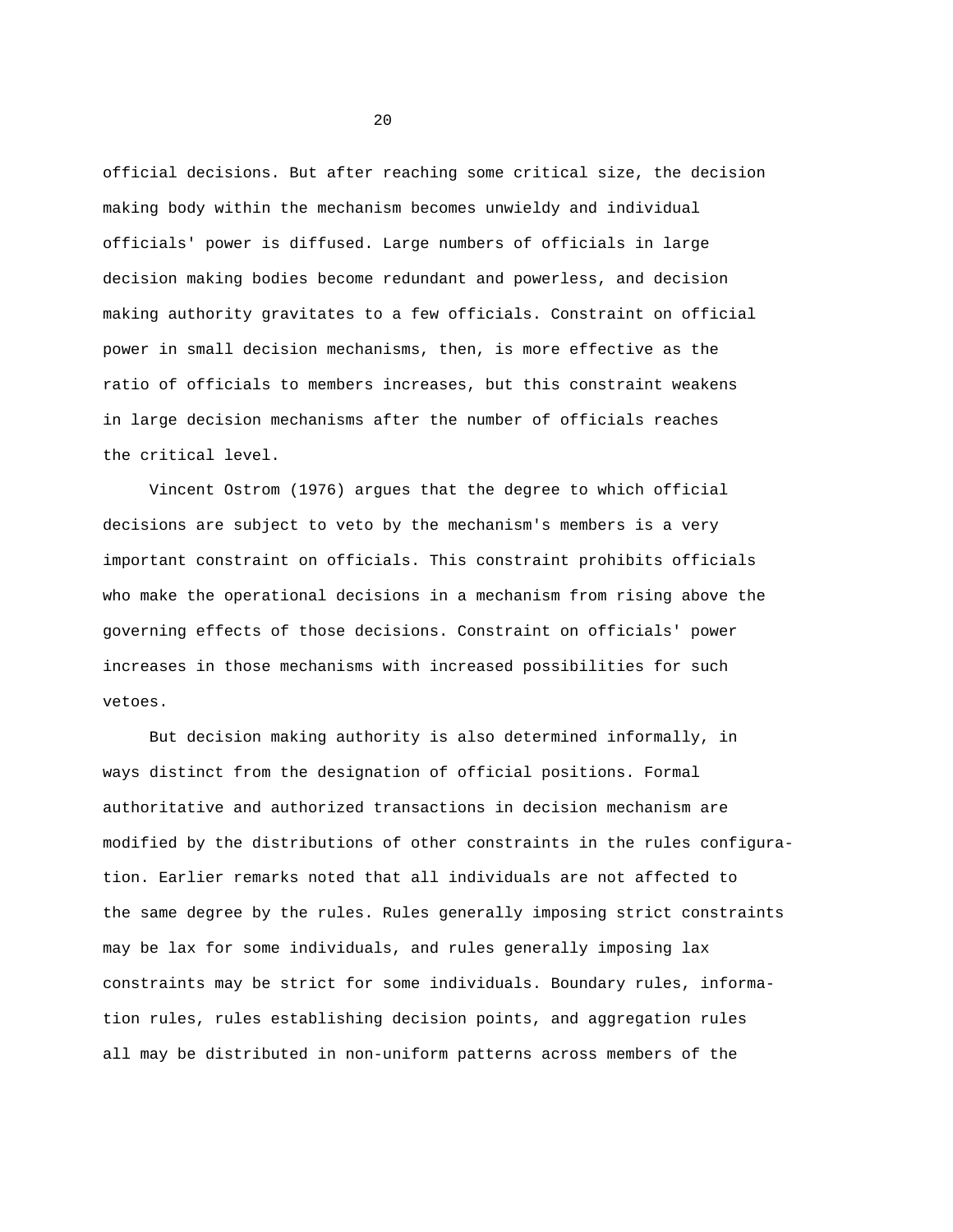mechanism. Such non-uniformity is included here as an important aspect of the position rules. Individuals favored in the distribution assume pseudo-official positions in the decision mechanism. That this aspect is not usually developed in the formal designation of official positions is the reason for identifying the distributions as informal position rules.

The formal and informal aspects of the positions rules may, but need not, develop mutually reinforcing patterns. Officials' power will be augmented by non-uniform distributions of constraints in the other rules when officials are favored relative to ordinary members by lax constraints. If officials can exit the decision mechanism more easily than other members can, officials can exercise the threat of exit more readily and thereby shift decisions toward more favorable results for themselves. Officials may also have easier access to information than other members of the mechanism thereby increasing the decision making effectiveness of officials relative to members. Officials may even be able to trade their store of information for increased power over members, or officials may withhold information to increase members' difficulty of access. Officials may also have easier access to additional decision points inside and outside the decision mechanism increasing officials' chances for decisions favorable to themselves. And officials may exercise votes that carry heavier weights in the aggregation process than the votes of ordinary members, again increasing the opportunity for officials to glean favors in group decisions.

Whatever the method, the informal aspects of position provide opportunity for shifting the power-liabilities pattern between officials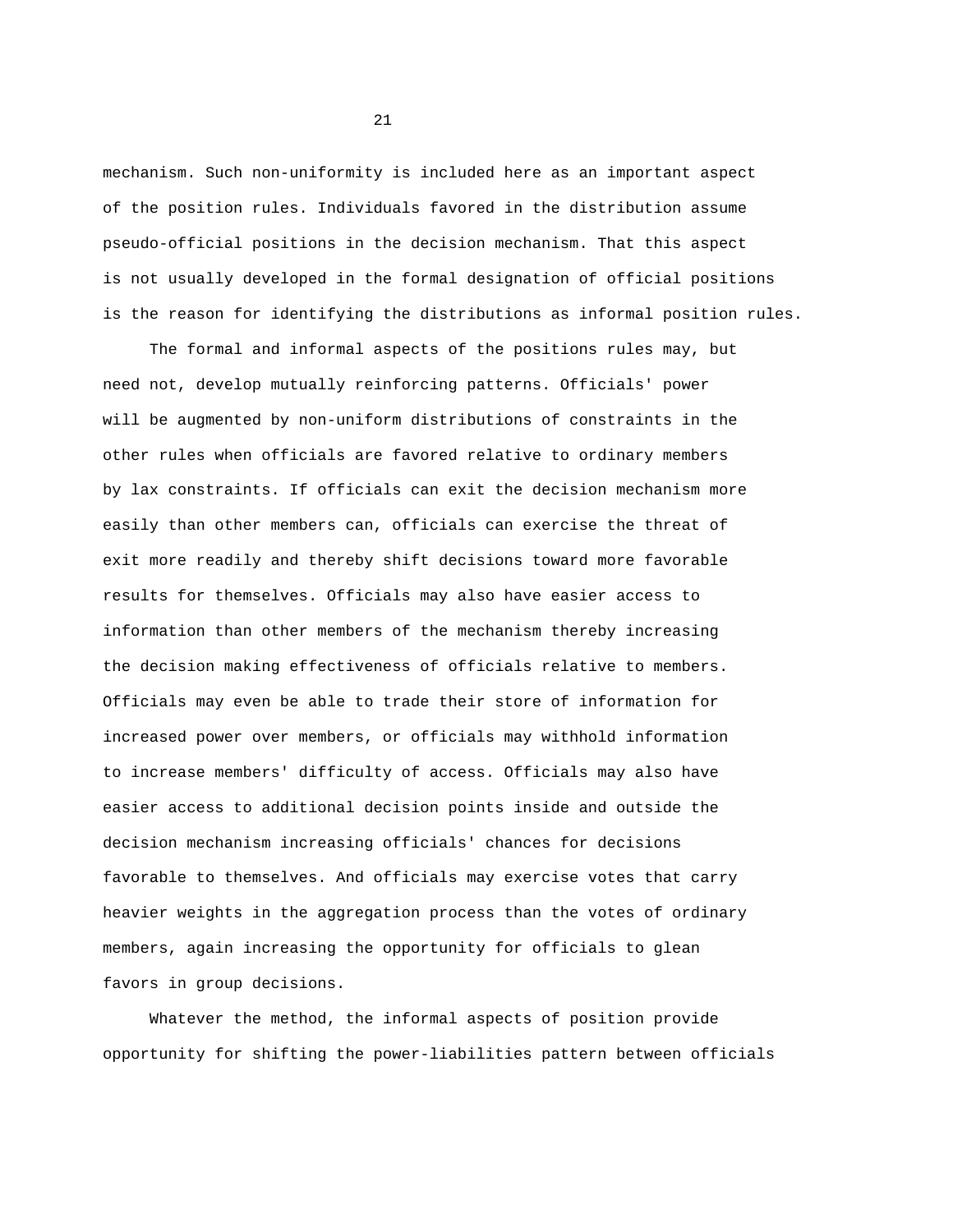and members. Officials through their formal and informal power are able to manipulate authorized transactions among members, increasing the rights of some members and the duties others. Members, therefore, have incentives to trade immunities, which translate to increased power to officials, for increased rights relative to other members. This is an important aspect of discrimination. Such trades mean increased member liabilities to officials' actions, but these losses may be less than the gains to members with increased rights. Officials may even be able to induce various members into competitive bidding for such trades.

Alternatively, formal and informal position rules may check each other. This occurs when selected members of the decision mechanism are favored relative to officials by non-uniform distributions of constraint imposed by other rules in the configuration. These individuals may have especially easy exit possibilities and thus possess an especially credible threat to exit when dissatisfied with officials' decisions. This threat can be parlayed into favorable treatment in officials' decisions. Or these favored individuals may have unusually easy access to information, which they can use to improve their treatment in the officials' decisions. Similarly, advantages to these individuals in access to a variety of decision points or in voting influence can be used to direct officials' decisions.

Such members can potentially decrease their liabilities to officials' decisions and to prevent this officials will redistribute rights toward these individuals in return for assurance that official power will be maintained. Weaker members of the decision mechanism may even perceive this bargaining between officials and the stronger members as an additional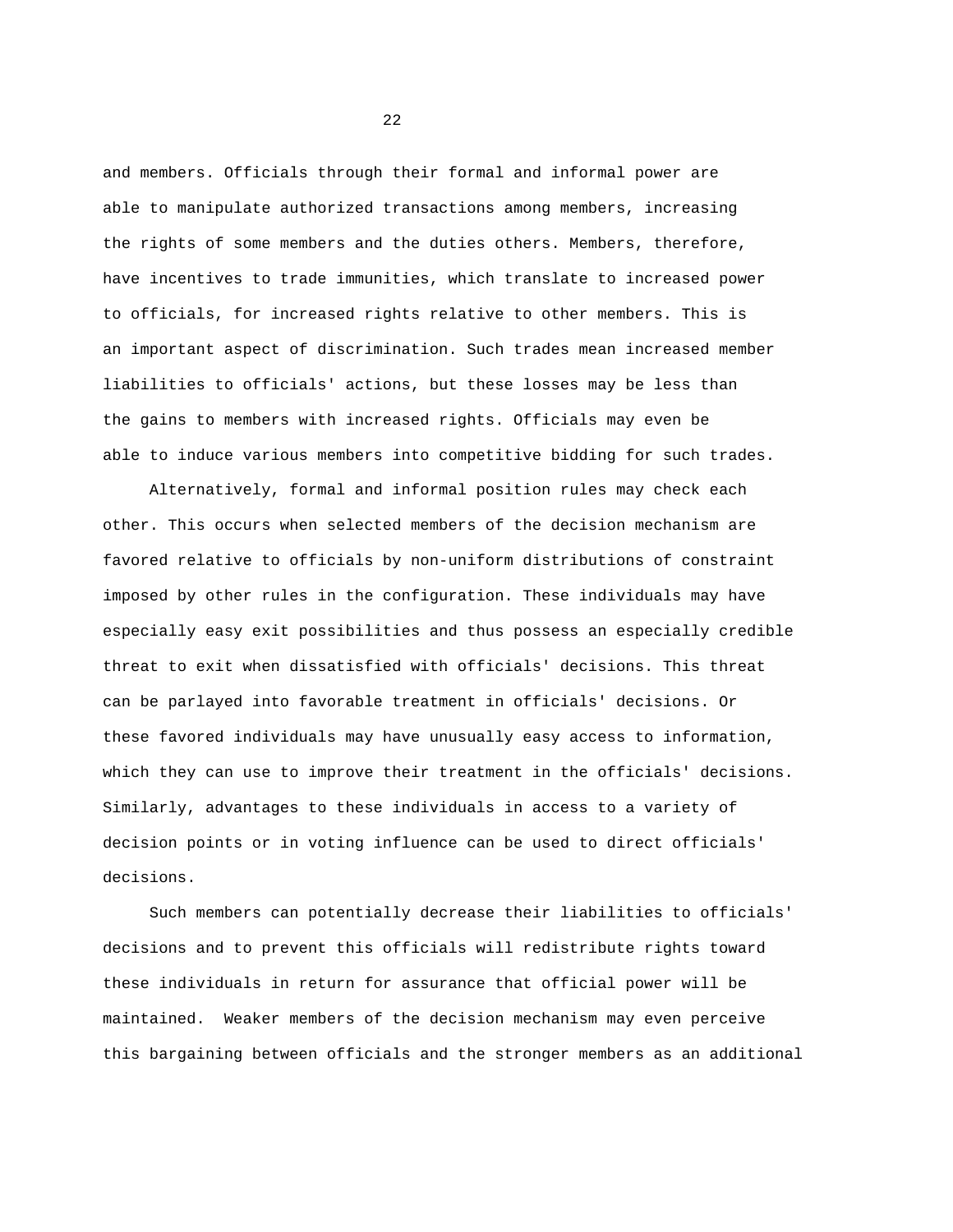decision point in the mechanism and being to regard the stronger members as competing officials. When this happens, transactions between members become pseudo-official transactions and in Commons's terminology shift from the authorized to authoritative category.

Both formal and informal position rules are relevant to the allocation of decision making authority within a mechanism; thus, an index is required to characterize the balance among the various constraints on such authority. The discussion suggests that a common element in all of the authority constraints is the equality of the distribution among the members of the mechanism. The exact manner in which these constraints balance requires more analysis than can be developed at this point, but their interactions can generally be summarized with the aid of Figure 7.

Figure 7 is a Lorenz diagram measuring the percent of total group membership along the horizontal axis and the accumulated percent of the mechanism's decision making authority along the vertical axis. If members are arrayed in ascending order of decision making authority, a single curve can be generated from both the formal and informal position rules to show the equality of decision making authority within the mechanism. The broken diagonal shows perfect equality. The first 25 percent of the membership possesses 25 percent of the total authority; the first 50 percent of the membership possesses 50 percent of the total authority, and so on. The more usual case will be something less than perfect equality.

A perfectly uniform distribution of constraints in the rule configuration combined with strong formal constraints, such as frequent elections,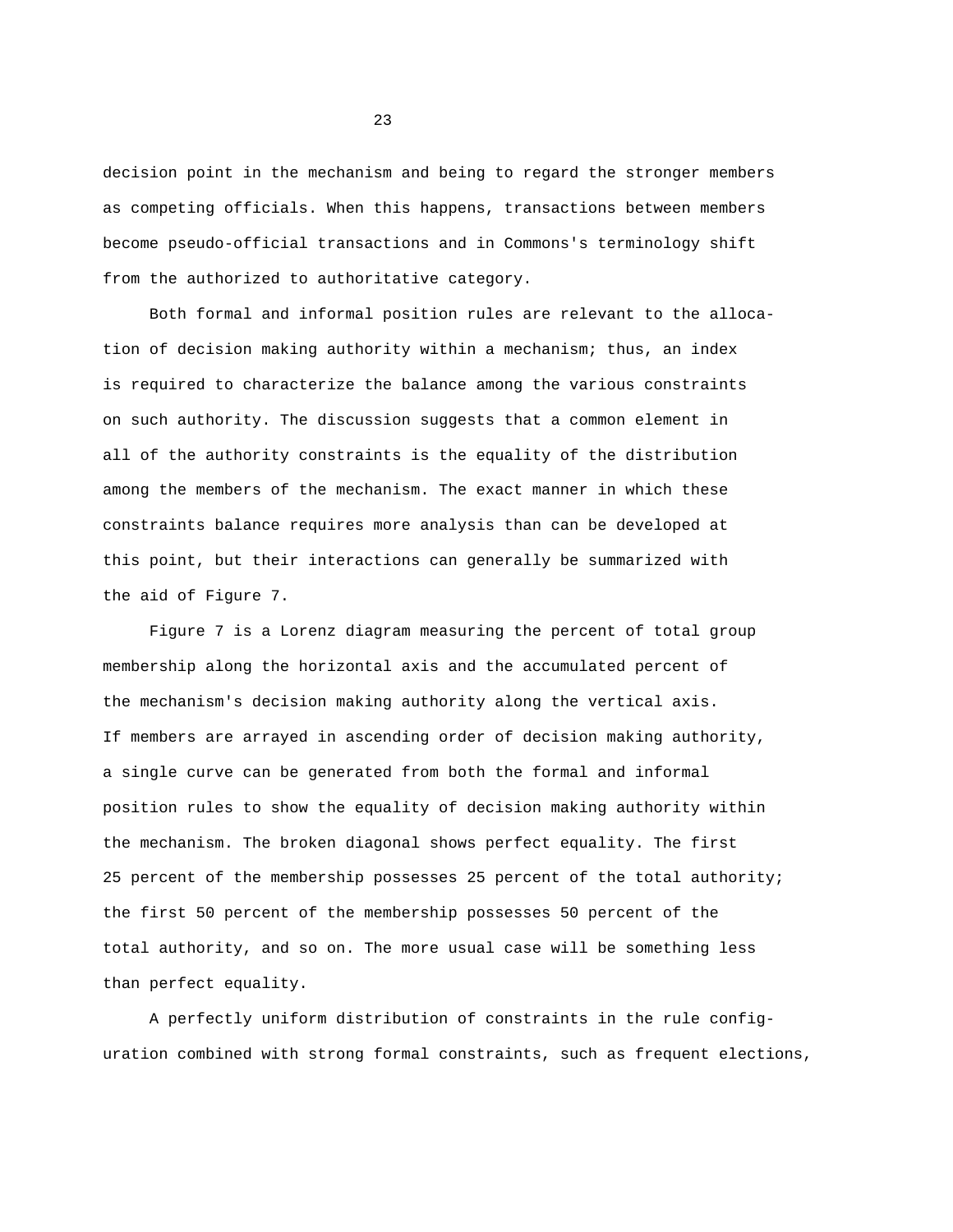checks and balances in the relationships among officials, and numerous veto opportunities for members would produce a fairly equal distribution of authority among members of the mechanism. This is shown with the solid curve. Introduction of non-uniformity in the distribution of constraints, while leaving the formal positions unchanged, produces either broken or solid curve in Figure 8. The appropriate curve depends on the individuals favored in the non-uniform distribution of constraints. If the individuals are officials, the formal and informal position rules are mutually reinforcing. The distribution of authority is thereby made less equal than when the favored individuals are among the ordinary members of the mechanism. The first case give the solid line, and the second the broken line.

Non-uniform distribution of constraints combined with weak formal constraints tends to decrease equality in the distribution of authority. Representative patterns are shown in Figure 9. The solid curve shows the distribution when the formal and informal position rules are mutually reinforcing -- officials, relatively unchecked by formal position rules are also favored by the informal rules. The broken curve shows the distribution when informal position rules authority with favored members in the mechanism. Authority of unfavored members is also redistributed to the favored members, as shown by the relative positions of the curves toward the left side of the diagram.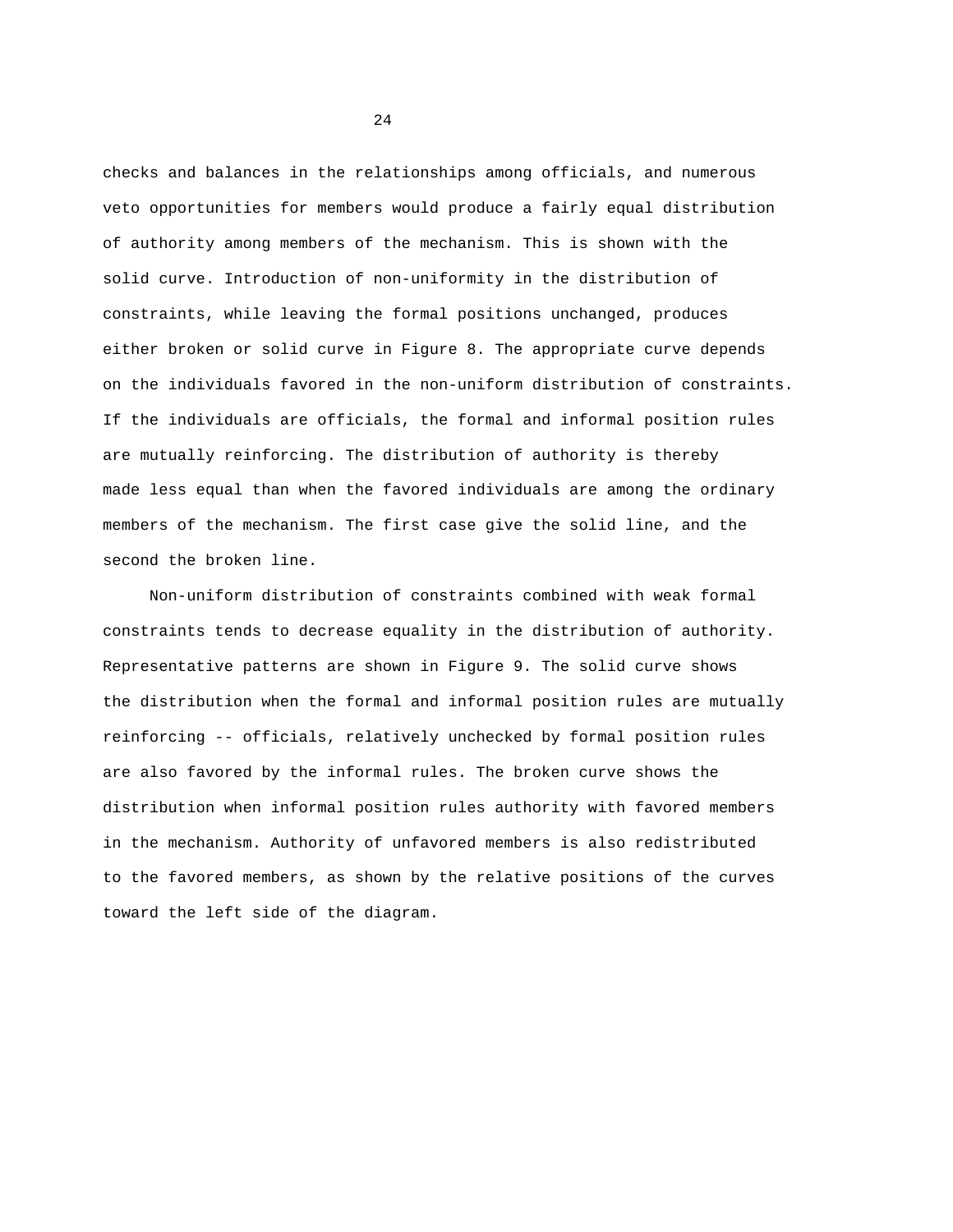#### Rule Configurations

The purpose for designating sets of rules essential to decision mechanisms is to develop an apparatus that shows how mechanisms differ from one another. The apparatus is to help predict behavioral differences among the various mechanisms. If rules guide behavior, then changes in rules should result in different behaviors.

Prior discussion identifies five essential sets of rules, each set governing a particular aspect of decision making within the arrangement by constraining the choices to individuals. As noted, the constraint exercised by each rule set ranges over a continuum, but for purposes of the configuration matrix these constraints are dichotomized. Entry and exit rules are characterized as either lax or strict, information rules as permitting easy or difficult access, aggregation rules as yielding high or low individual influence with the influenced biased toward enacting or presenting change; decision points as permitting access to many or few opportunities to influence decisions, and position rules as producing equal or unequal distributions of authority. Such classification produced a rule matrix with 128 unique configurations shown in Figure 10.

The matrix appears complicated, but is simple to use. Furthermore, additional analysis will probably indicate that some of the configurations are especially unstable, suggesting that classification of decision mechanisms in some of the matrix cells is only transitory, thus not worth much attention. The variety of configurations for analytical purposes would, then, be less than 128.

The matrix is used by pairing configurations according to a ceteris paribus procedure, where all rule sets, except one, maintain a single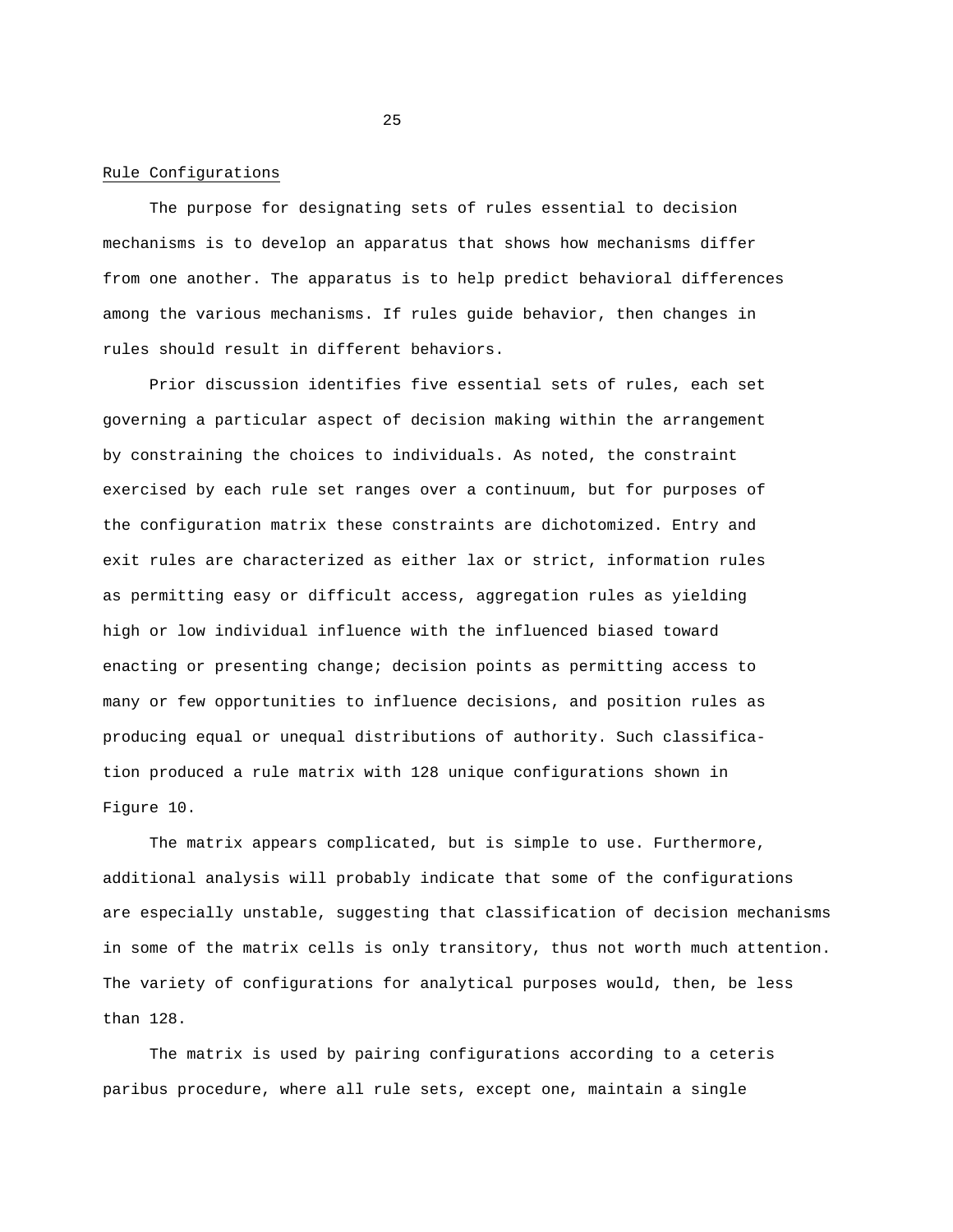constraint condition. Thus, the decision mechanism described by rule Configuration 2 is paired with Configuration 10, showing that constraints on entry into the mechanism shift from lax in Configuration 2 to strict in Configuration 10. Other constraints retain their conditions, for their conditions are the same in both configurations. Exit constraints are lax, information constraints permit easy access to information, participants can select among a variety of decision points, participants exert relatively low individual influence in the voting process with that influence biased toward enacting change, and decision-making authority is distributed among individual members in markedly unequal manner. A ceteris paribus change in exit constraints is shown by a comparison between Configurations 2 and 66. A ceteris paribus change in information constraints is shown by a comparison between Configurations 2 and 6. A ceteris paribus change in the variety of decision points is shown by a comparison between Configurations 2 and 1. A ceteris paribus change in the aggregation constraints is shown by a comparison between Configurations 2 and 34, or 2 and 4, depending whether the change affects the level of individual influence or the bias of the influence. And a ceteris paribus change in the distribution of authority is shown by a comparison between Configurations 2 and 18.

The matrix, of course, permits non-ceteris paribus comparisons as well. Configurations 2 and 127, for example, can be compared showing that all constraints change condition. Entry conditions shift from lax to strict, exit conditions from lax to strict, information constraints from easy to difficult, individual voting influence from low to high, the bias of that influence from enactment to prevention, the number of decision points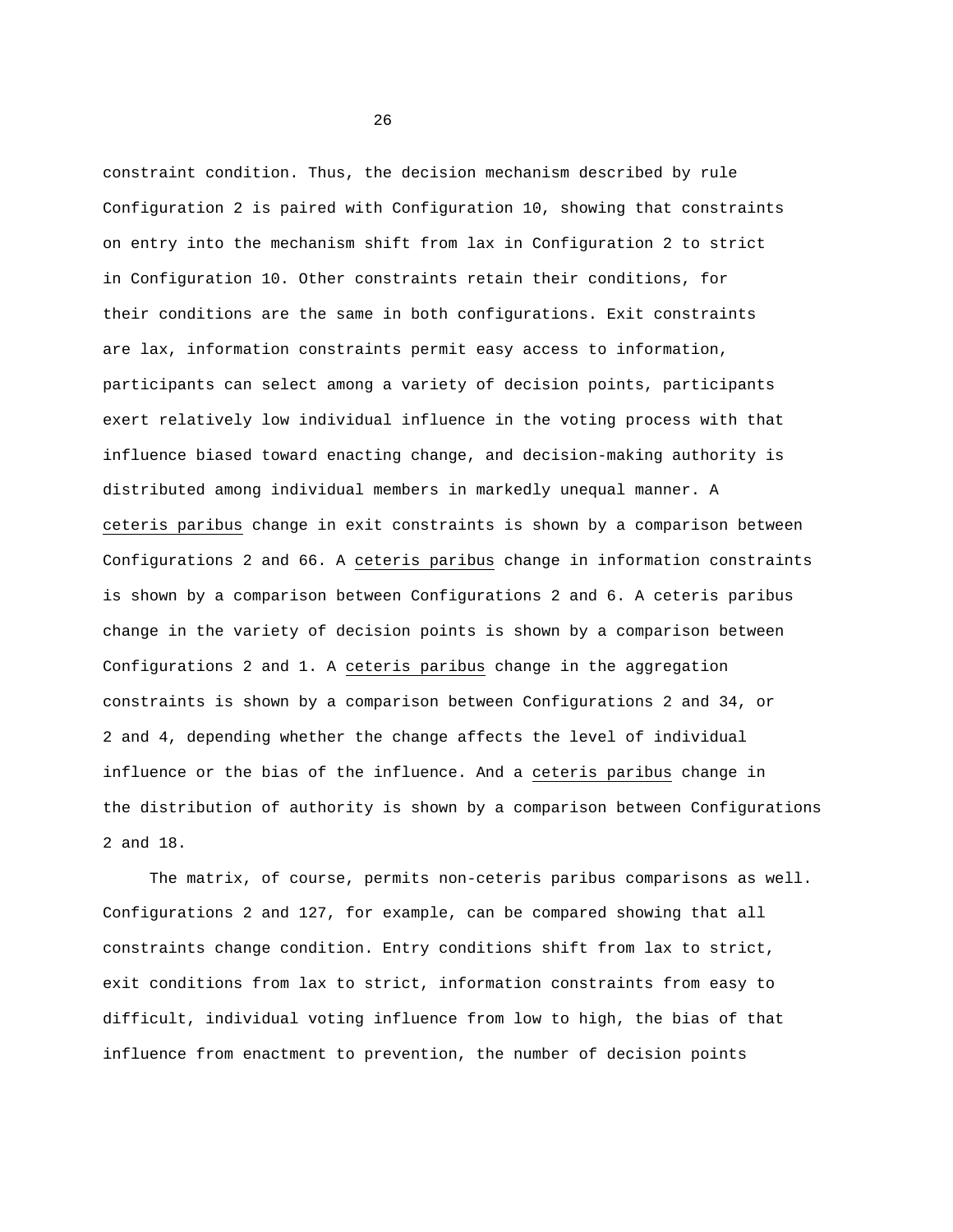from many to few, and the distribution of decision-making authority from unequal to equal. Comparisons of such comprehensive difference in rule configurations, however, are difficult to use analytically.